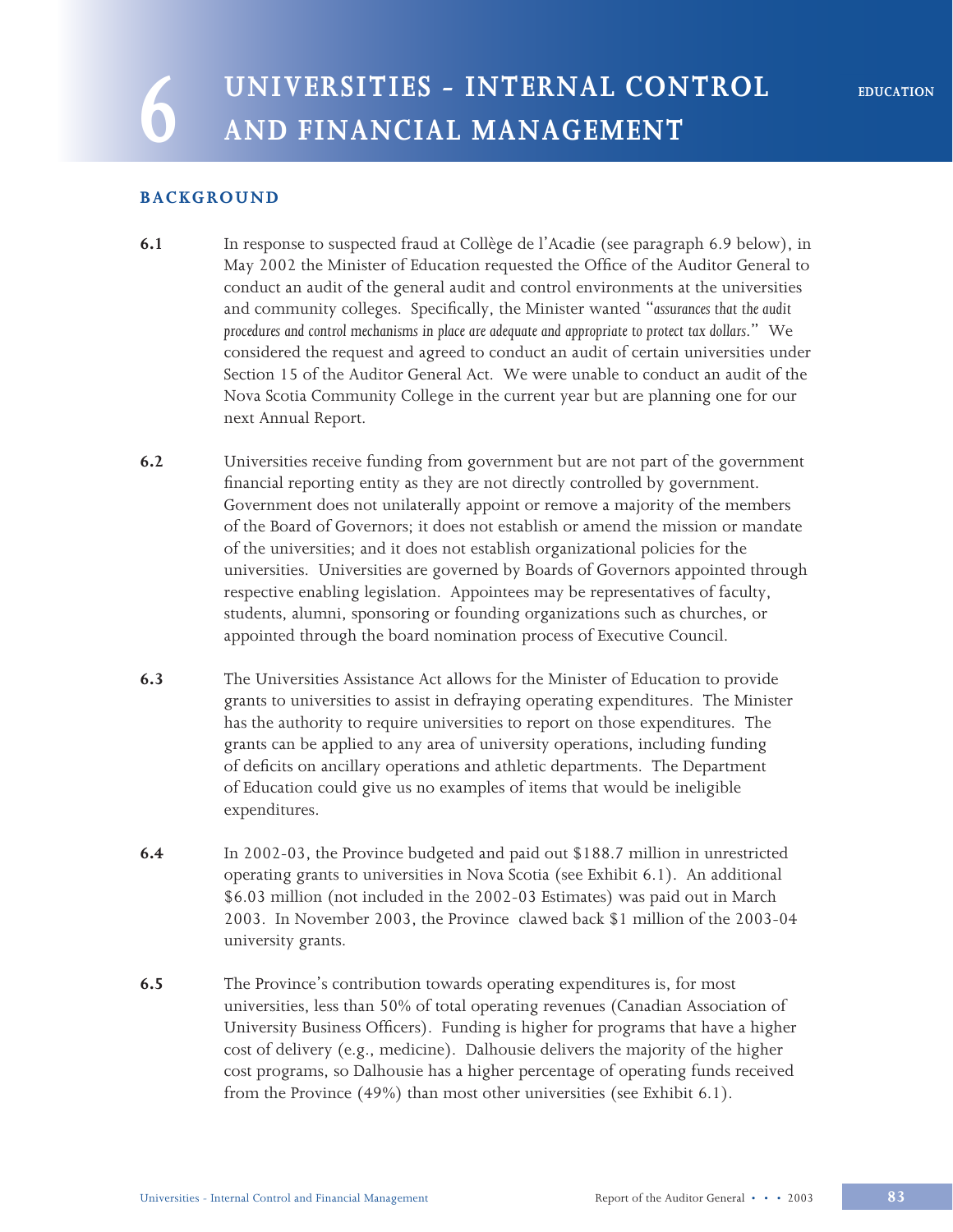- **6.6** Universities report annually to the Maritime Provinces Higher Education Commission (MPHEC - an agency of the Council of Maritime Premiers) on enrolment, financial and faculty data. MPHEC is a stakeholder-neutral source of data and a conduit for the information provided to Statistics Canada. The principal functions of MPHEC are quality assurance, data and information, stimulating cooperative action, and administration of regional programs.
	- **6.7** MPHEC uses enrolment data in administering the Regional Transfer Arrangement. This Arrangement requires that each of the three Maritime provinces provide annual funding to the other two provinces for any students enrolled in programs not offered in the home province. MPHEC determines the net regional transfer amount to be paid to each province. In 2002-03, Nova Scotia received slightly more than \$8.2 million from MPHEC through this Arrangement.
	- **6.8** On November 28, 2002, the Université Sainte-Anne Collège de l'Acadie Act received Royal Assent. It was proclaimed effective January 23, 2003. The Act merges the two Francophone post-secondary institutions. Canada and Nova Scotia signed an agreement on February 21, 2003 regarding funding of the merger costs. Nova Scotia has agreed to contribute \$7.9 million to the costs of the merger over a five-year period to 2006-07, and Canada has agreed to contribute up to \$7 million in matching funds.
	- **6.9** The March 31, 2002 and January 23, 2003 audited financial statements of Collège de l'Acadie include a note discussing an irregularity. The former Director of Finance is accused of misappropriating assets of the institution totaling \$1,024,742. Of that amount, \$602,590 has been recovered from insurance and other sources.
	- **6.10** We last reviewed universities in detail in 1990 when the financial management processes at seven universities were examined. In 1996, we conducted a study of university governance and in 2000 we conducted an audit of grants to universities which are administered by the Department of Education's Higher Education Branch and the Nova Scotia Advisory Board on Colleges and Universities.

# **RESULTS IN BRIEF**

- **6.11** The following are the principal observations from this audit.
	- Our audit of the internal control environment over the revenue/receipts and purchases/payment cycles at four universities identified no significant control weaknesses, although we made recommendations for enhancements in some areas, including the need for improved cash controls at the Collège de l'Acadie sites.
	- Universities have one of two types of pension plans defined benefit or defined contribution. Five universities have defined benefit plans and three of those five plans have unfunded liabilities. We are concerned with the

**EDUCATION**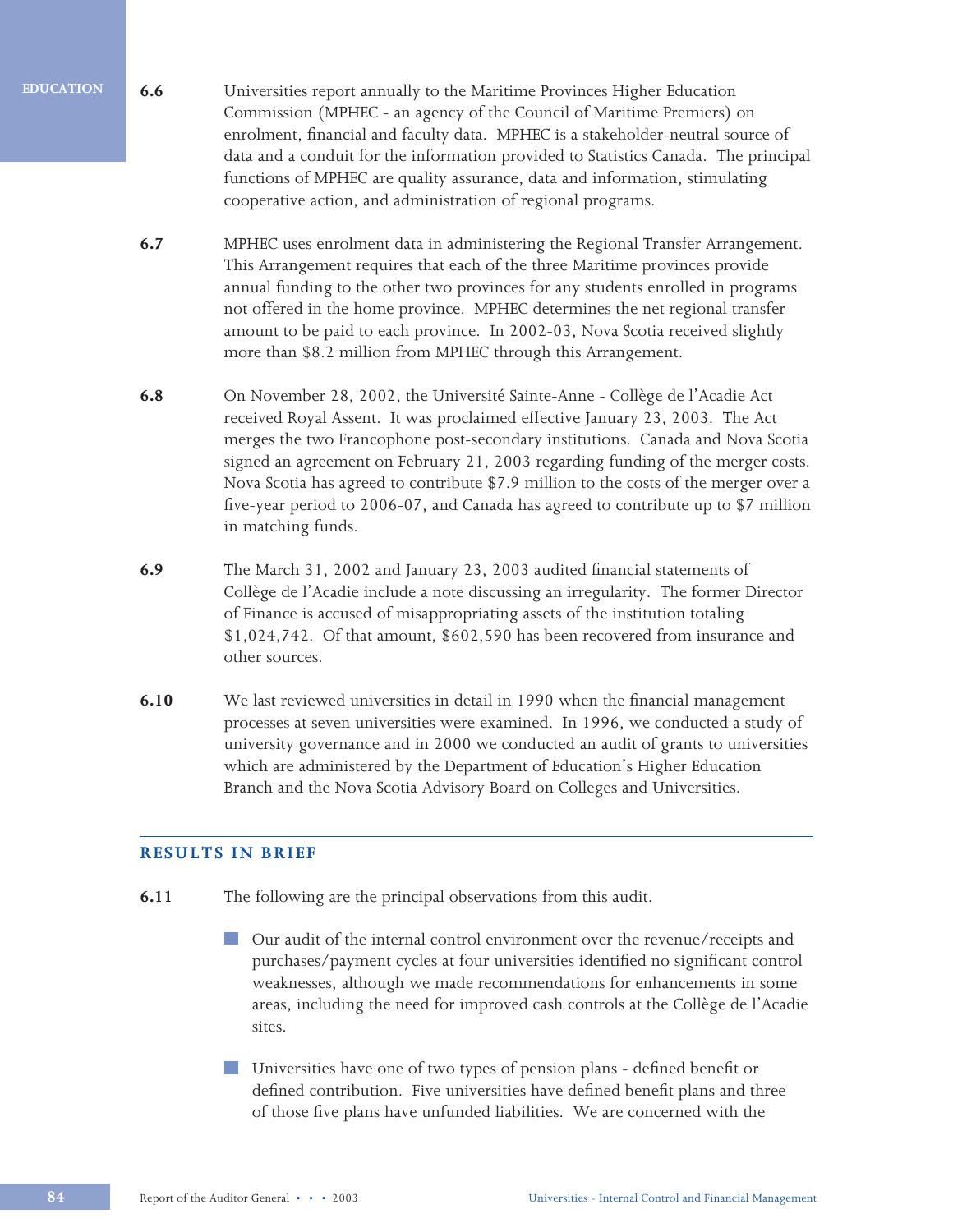existence of significant pension deficits at three universities. In addition, one university has a significant operating deficit.

- There is a need at all universities to enhance business planning processes by preparing annual operational or business plans.
- Audited financial statements could be improved if comparisons of actual expenditures to budget were included. Generally accepted accounting principles (GAAP) permit the universities to choose from alternative policies which make it difficult to compare results among institutions. Although all university financial statements currently comply with GAAP, comparability between institutions could be improved if universities implemented common accounting policies. In some cases, unaudited financial information in universities' annual reports requires improvement to enhance understandability.
- **Only one of the universities we visited had an adequate inventory system to** provide control over computers and related equipment.
- Generally, procurement transactions tested were in compliance with applicable procurement policies although a few instances of non-compliance were noted at all universities. The majority of these instances were exceptions to the policy where the rationale should have been documented more clearly and properly approved.
- **Processes and procedures for the collection and reporting of enrolment data** are generally good although we believe that the process for identification of non-Canadians and charging of foreign differential fees requires improvement at some universities.

# **AUDIT SCOPE**

- **6.12** The objectives of this assignment were to determine whether:
	- the university has adequate systems to provide for budgeting, internal financial reporting and monitoring;
	- management and the Board are receiving sufficient, appropriate information from management and the auditor to fulfill their stewardship responsibilities;
	- the university has adequate internal controls over operating revenues and expenditures;
	- the university has adequate policies and systems to control its inventory of personal computers and related equipment;
	- the university complies with the government's procurement policy; and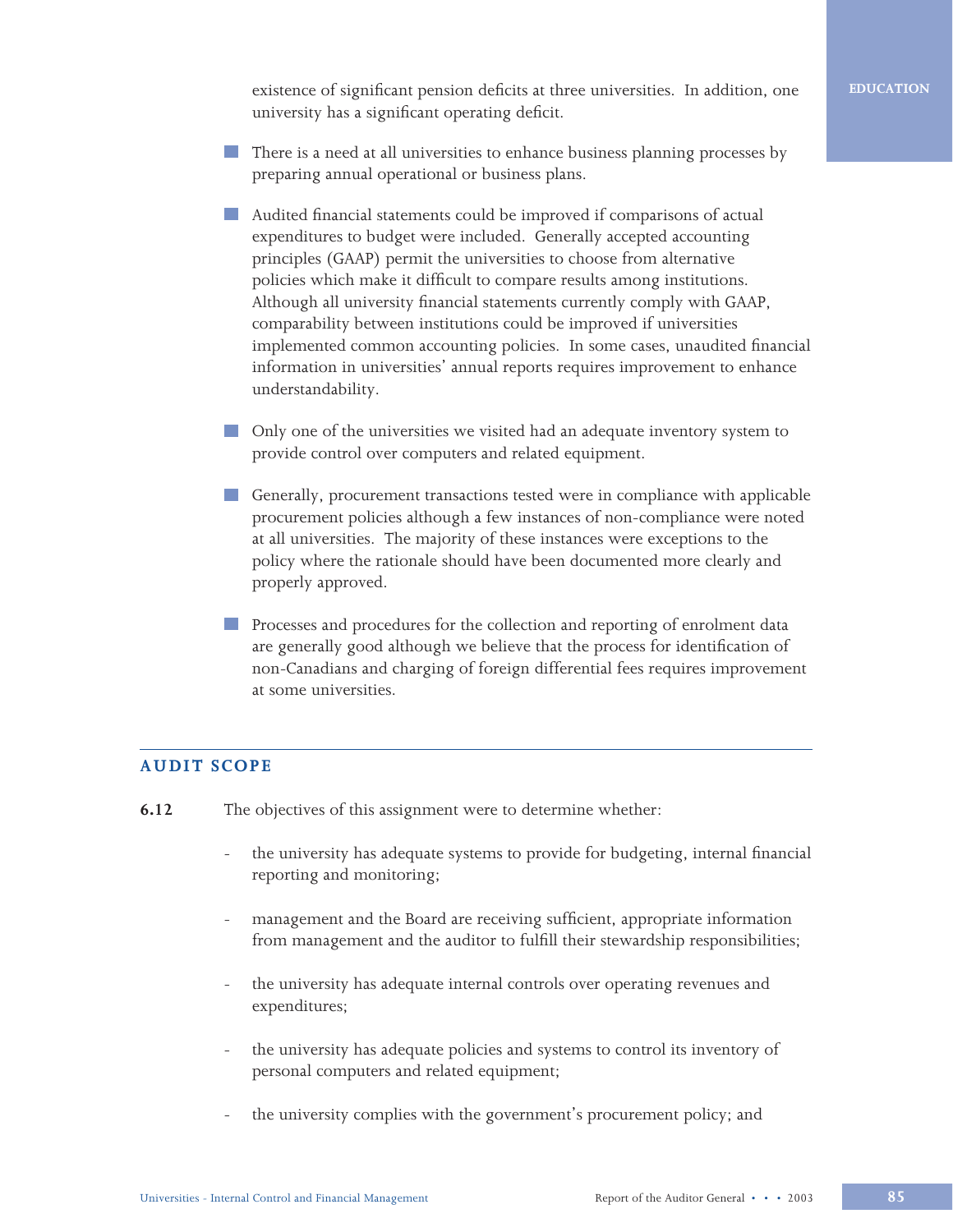- the university has adequate systems and practices to collect and report reliable enrolment data to the Province, MPHEC and Statistics Canada.
- **6.13** In January 2003, the assignment objectives and summary audit plan were discussed with the Council of Nova Scotia University Presidents (CONSUP). Due to resource limitations, we could not conduct detailed fieldwork at all ten universities. Our audit approach included a review of the financial statement auditors' working paper files for all ten universities and detailed on-site fieldwork at four universities - Dalhousie University, Saint Mary's University, University College of Cape Breton (UCCB) and Université Sainte-Anne.
- **6.14** The scope of our audit was limited to the universities' operating funds as those are the expenditures funded by the Province. We did not examine controls over research, endowment, ancillary operations or other funds which do not receive revenue from the Province.
- **6.15** Audit criteria were developed and discussed with the four universities at which detailed on-site fieldwork was to be conducted. The audit criteria were taken from recognized sources including the Auditor General of Canada's *Financial Management Capability Model*, the Canadian Institute of Chartered Accountants' *Public Sector Accounting Handbook* and *Professional Engagement Manual* and the Province of Nova Scotia's *Policy on Government Procurement*.
- **6.16** Detailed on-site fieldwork was conducted at various times from March 2003 to early October 2003. It included detailed testing of revenue/receipt and purchases/payments controls and transactions; examination of policies and procedures, reports and any other documents deemed to be relevant; and interviews with management and staff.

# **PRINCIPAL FINDINGS**

# **Internal Controls**

- **6.17** Revenue/receipt and purchases/payments cycles Based on our review of financial statement auditors' files, discussions with management and testing of key controls, we noted no significant control weaknesses at Dalhousie, Saint Mary's or the University College of Cape Breton. Both Dalhousie and Saint Mary's have engaged external consultants to review controls over certain aspects of operations, providing evidence that internal controls are viewed as a priority. We suggest that Saint Mary's put in place a more formal process to monitor actions taken by management to address weaknesses identified during such reviews.
- **6.18** Université Sainte-Anne possesses adequate internal controls over operating revenues and expenditures with two exceptions. There are weaknesses over cash collection at Collège de l'Acadie and a lack of segregation of duties in the accounts receivable area. These findings have been reported to the Université for action.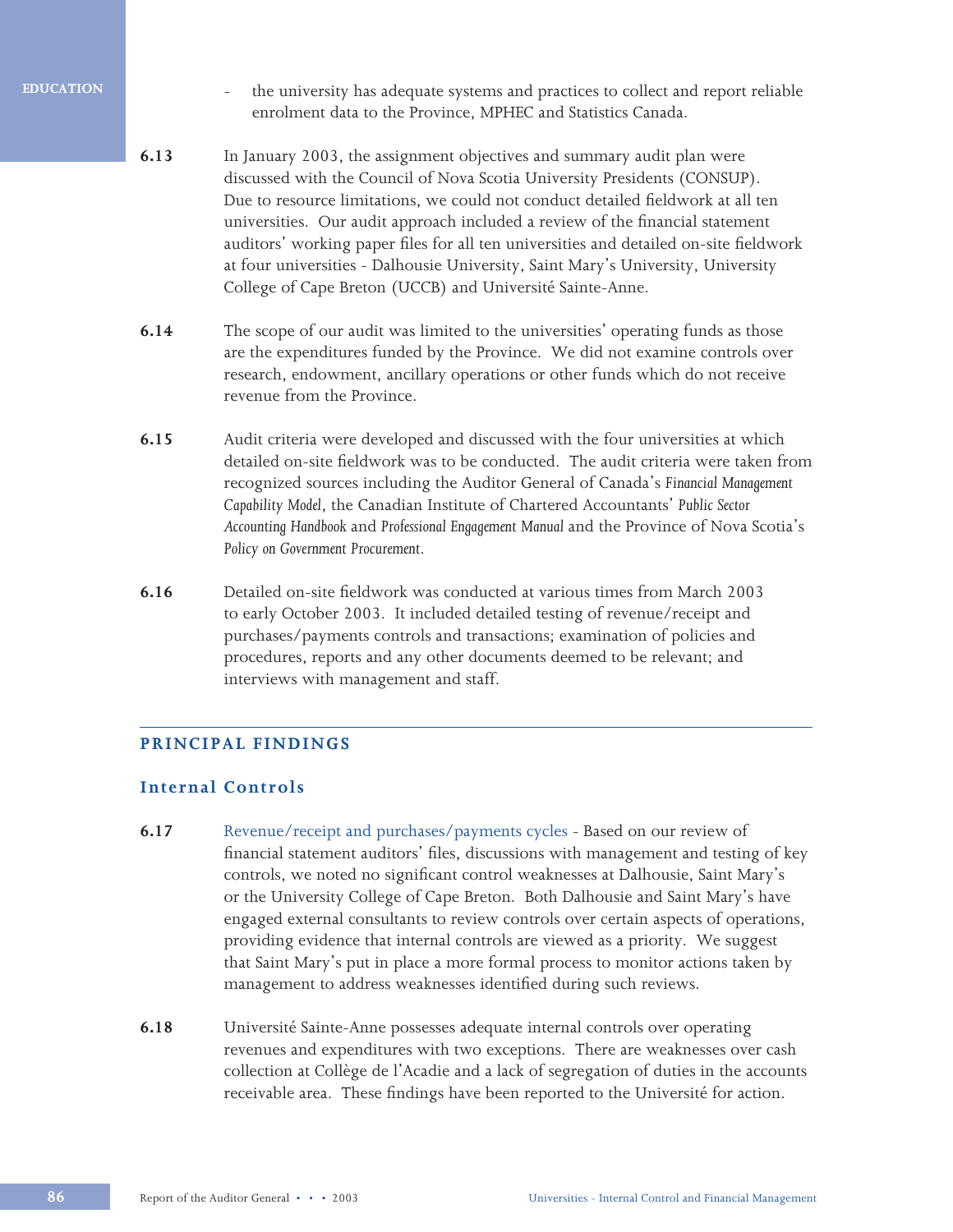- **6.19** Student receivables Tuition fees paid by students are a significant portion of the total operating revenue for all universities. All universities visited had welldocumented policies regarding the collection and payment of tuition fees. We noted that management and the Boards of all universities are concerned with the level of student account receivables.
- **6.20** Universities' tuition payment policies generally require payment of first semester tuition by the end of the first month of the academic term. Students with accounts in arrears are charged interest and late payment fees and, at least one university, certain privileges are suspended (e.g., athletic facility, library). Management has indicated that a rigid tuition collection policy is somewhat inconsistent with a mission of providing accessibility to higher education, therefore flexibility is required.
- **6.21** We believe that management should continue to monitor student account balances closely and take appropriate collection efforts as required.
- **6.22** In 2002, Dalhousie's financial statement auditors raised an issue for discussion with Dalhousie management regarding the adverse effect that the current collection policy had on the university's cash flow. This concern was not included in the auditor's management letter addressed to the Board of Governors. Dalhousie management advised us that the issue was not raised again in 2003.

## **Recommendation 6.1**

We recommend that the universities carefully monitor student accounts receivable balances, and take action where fees are not paid by the end of the semester.

- **6.23** Computer inventories None of the universities we visited had formal organization-wide policies outlining required procedures for the physical safeguarding of computers and similar assets. University management indicated that although formal policies do not exist, the universities strive to create secure environments for students and staff. Measures taken include security guards hired to monitor the university on a regular basis, restricted access to certain areas after normal working hours, card access to computer labs, etc.
- **6.24** We noted that responsibility for inventorying and monitoring computers and similar equipment is decentralized at the department or faculty level at Dalhousie. At Saint Mary's and the University College of Cape Breton, this responsibility is more centralized with information technology departments. Université Sainte-Anne does not have policies or systems to control computer equipment. Although the Université is very small and does not have significant amounts of computer equipment, the Collège is a leader in distance education using technology and the equipment should be appropriately controlled. Saint Mary's has decided, supported by a cost-benefit analysis, to lease computers rather than purchase them. As Saint Mary's is required to return the computers at the end of the lease,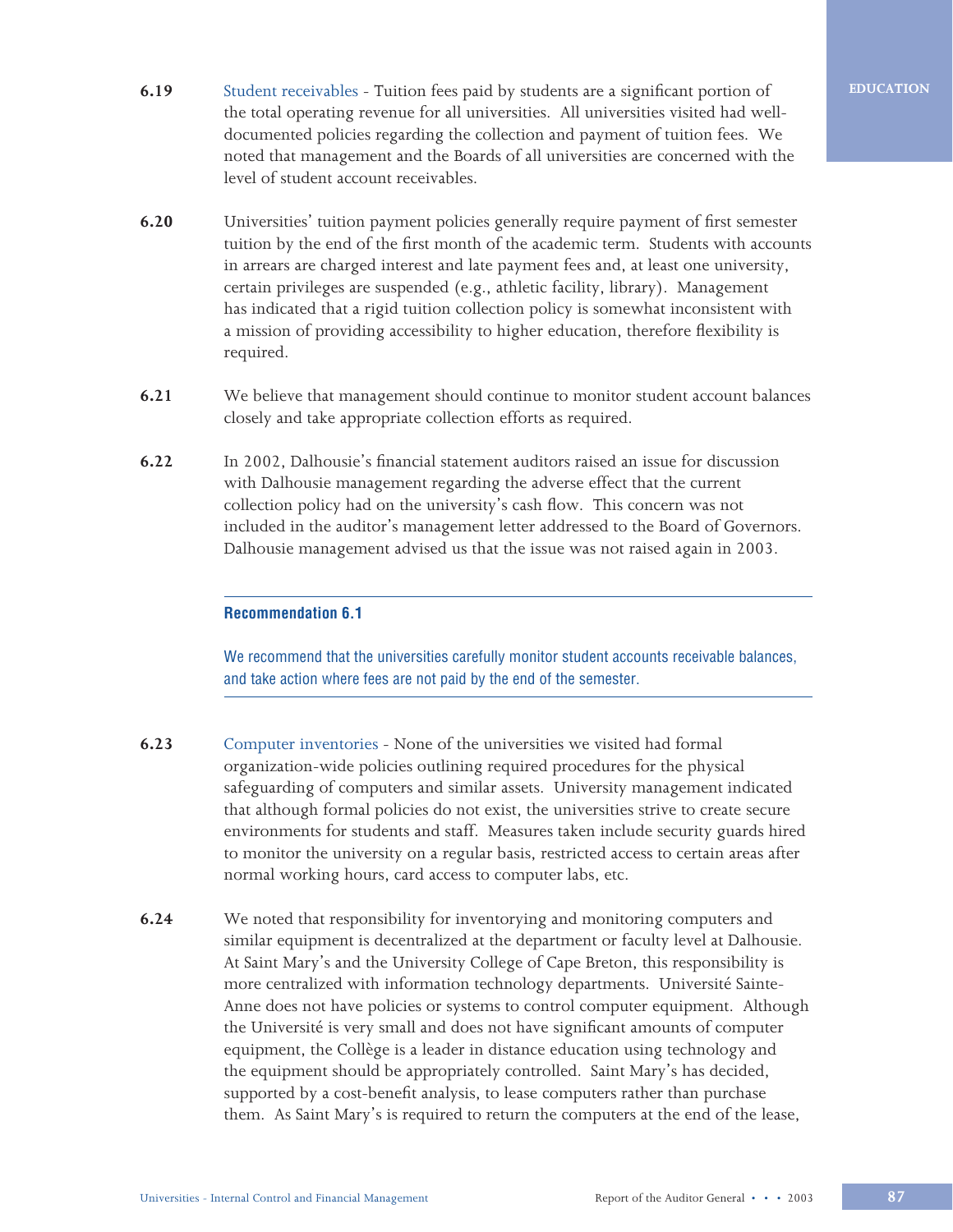the University has developed a very effective system to inventory and monitor the physical location of the computers. At Dalhousie, some departments or faculties had inventory systems in place where others did not. The University College of Cape Breton has a process to record the initial purchase on an inventory list but does not perform any test counts or monitoring to ensure the University still has possession of the computer. We conducted detailing testing at all universities visited and noted that one computer listed on the inventory provided to us by UCCB could not be located although management indicated that the computer was likely transfered to the library when the previous user received a new one. No other errors were noted.

### **Recommendation 6.2**

We recommend that all universities have inventory systems for capital assets, including computers and related equipment. These should be maintained and periodically verified through test counts. The universities should also have formal policies to govern the use and safekeeping of these assets.

### **Procurement**

- **6.25** The procurement activities of universities must comply with the Province of Nova Scotia's *Government Procurement Process - ASH Sector*. These guidelines require that individual university procurement practices and policies be open and fair and provide the highest degree of competition and value. The guidelines also require that procurements of goods over \$25,000, services over \$50,000, and construction over \$100,000 all be publicly tendered. Procurements under these thresholds are subject to the tendering policy of the specific university, provided the policy complies with the general requirements of being open, fair and providing best value.
- **6.26** We examined the documented procurement policies of all universities visited and concluded that the policies were consistent with the ASH sector guidelines. At some of the universities, we suggested policies be updated and enhanced to ensure they are current and complete. We suggested some improvements to the purchasing practices of Université Sainte-Anne including better documentation of receipt of goods, to reduce the risk of paying for goods that have not been received.
- **6.27** We tested procurement transactions to ensure compliance with the university's policy and that the best value had been obtained. In order to obtain assurance that the best value was obtained, we needed to review documentation relating to quotes obtained in a competitive procurement process. Although the majority of the transactions we tested were in compliance we did note a few instances at all the universities where procurement policies were not followed and, therefore, the best value to the university could not be demonstrated. These were transactions which were sole-sourced or not properly approved.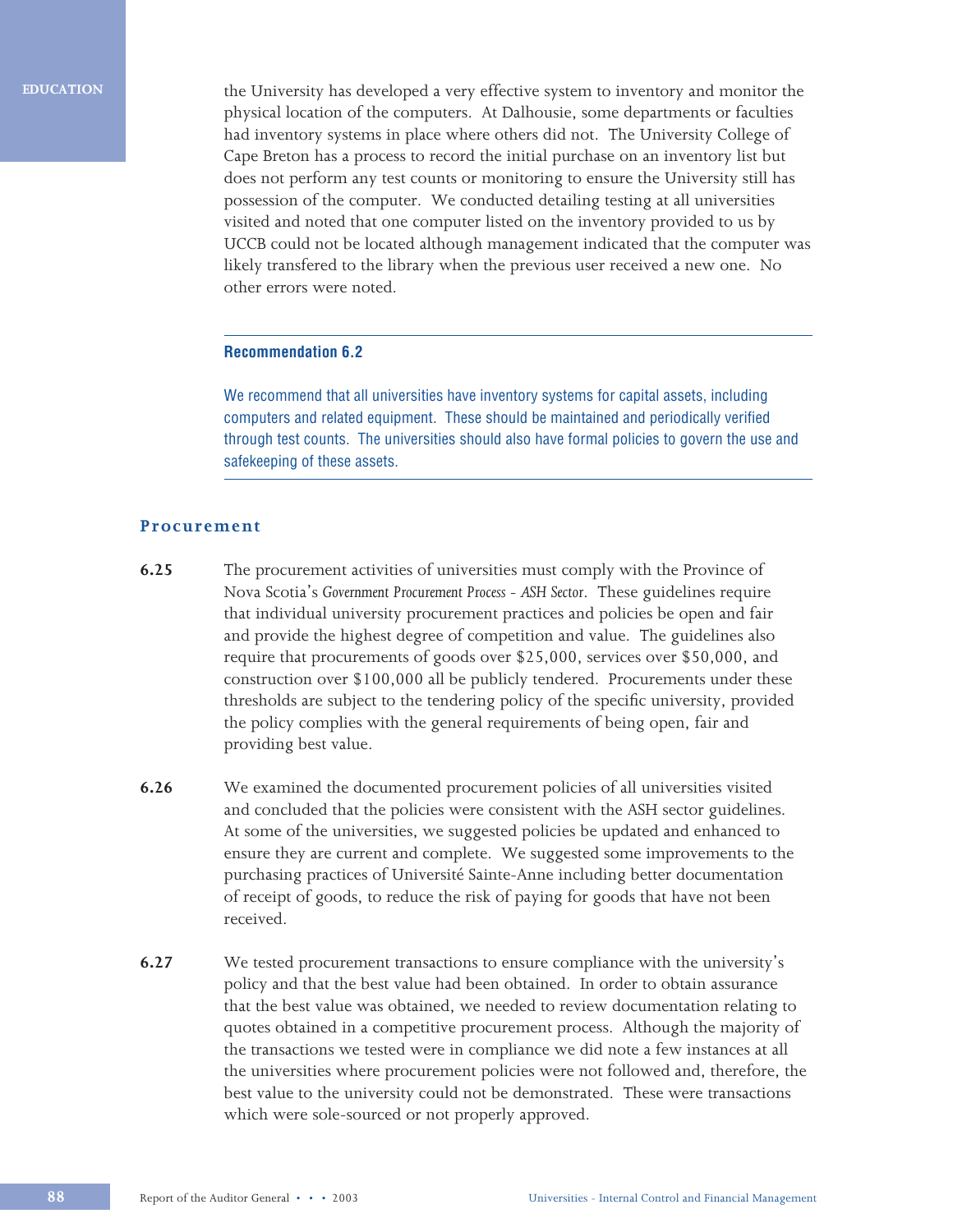**6.28** Investigation of instances of apparent non-compliance revealed that many of the purchases were deemed to be exempt from the universities' purchasing policy (e.g., emergency purchases, sole-sourced, etc.). In some cases, the reason the purchase was exempt from the policy was not evident from the documentation.

**EDUCATION**

### **Recommendation 6.3**

We recommend that universities document the rationale exempting specific purchases from compliance with policy and that all exceptions be formally approved by the person responsible for procurement.

**6.29** All the universities visited participate in the joint procurement of goods and services through Interuniversity Services Inc. (ISI). ISI tenders for certain common goods and services and participating universities are able to purchase these items at the negotiated price. In addition, each of the universities we visited (except Université Sainte-Anne) had either fully implemented or were in the process of implementing a purchase card system for low dollar value transactions. Purchase card systems are designed to reduce the administrative resources needed to process such transactions. We support these cost-savings initiatives and encourage the university sector to continue exploring such initiatives in the future.

# **Business Planning and Budgeting Processes**

- **6.30** Establishment of goals and objectives A strategic plan sets an organization's priorities and long-term direction. A business or operational plan annualizes and provides detail of the more specific goals, priorities, resource requirements and activities to be undertaken to support achievement of the strategic plan. In our review of the universities' budget documents, we found some activities and priorities with a financial impact are described in the budget and planning documents, but other annual priorities - without a financial impact - are not articulated. These priorities and plans need to be formally documented and approved to provide guidance to all university management and staff.
- **6.31** Under the Universities Assistance Act, the Minister of Education may require grant recipients to report to the Minister. Other than audited financial statements, the Minister has not requested any additional reporting. The decision to prepare strategic and operational plans rests with the university. The universities visited are in various stages of developing strategic plans, but none prepare annual business or operational plans. Université Sainte-Anne does not have a strategic plan but intends to begin a strategic planning process in late 2003.
- **6.32** We recognize that it is difficult to prepare annual and longer-term plans with any certainty prior to knowing the amount of Provincial funding. Provincial funding is a key assumption in the development of any university budget. Traditionally, universities are notified of Provincial funding following approval of the Provincial budget which is normally after the start of the budget year. Notification to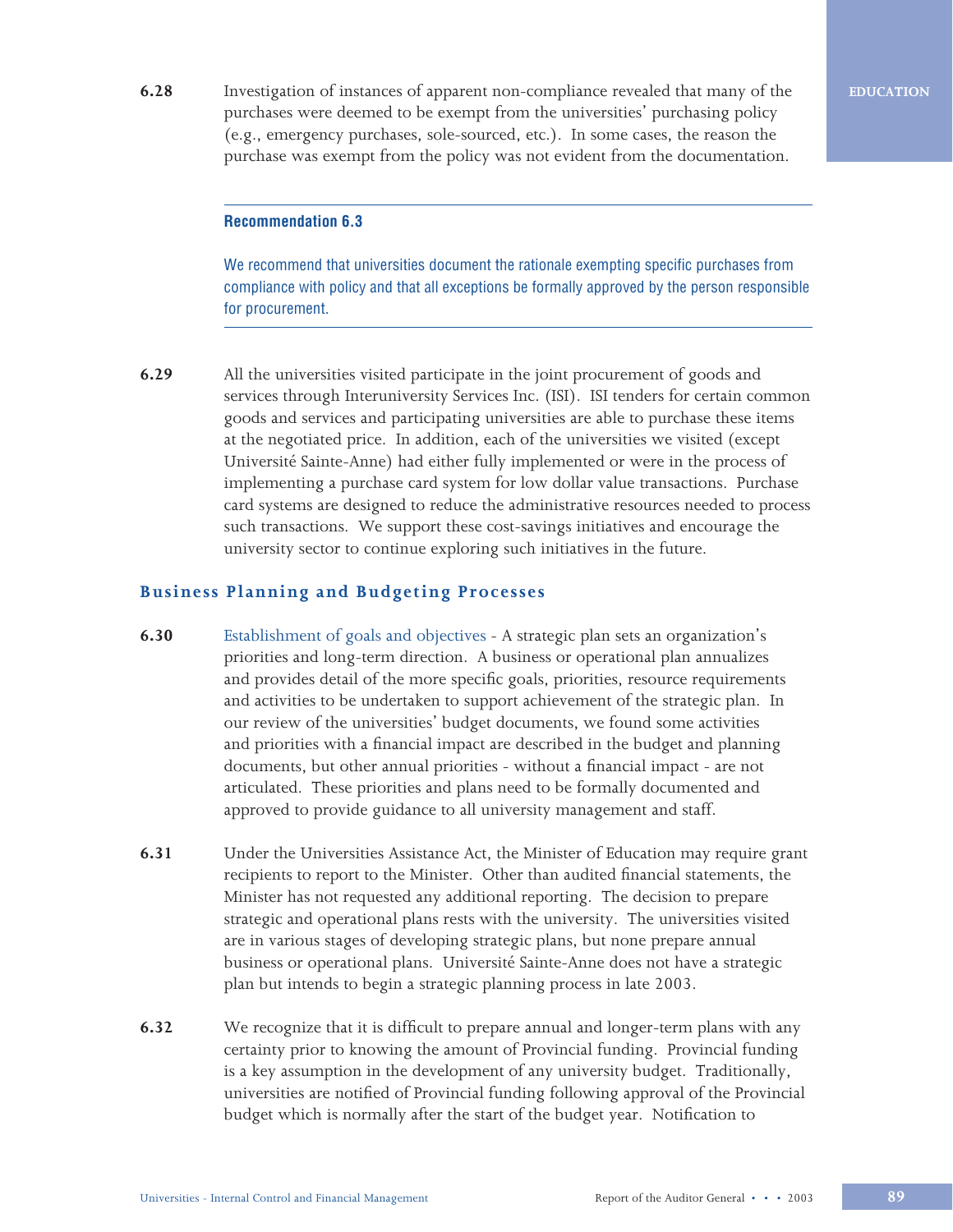universities of 2002-03 funding was dated June 18, 2002 and notification of 2003-04 funding was dated May 15, 2003. In both years, there were subsequent adjustments to the funding. An additional \$6.03 million was paid in March 2003 and, in November 2003, 2003-04 funding was reduced by \$1 million.

**6.33** In March 2003, the Minister of Education announced that the Province would be seeking multi-year funding agreements with universities. Planning discussions are anticipated to begin in January 2004. Universities are to provide data on the future direction of the university system. The Department will consider the discussion points and analyze the data to determine the future funding requirements.

### **Recommendation 6.4**

We recommend that universities prepare annual business plans which are linked to strategic plans. Business plans should set out operational priorities for the year and related financial information. These plans should be approved by senior management and/or the Board (depending on the governance model in effect).

### **Recommendation 6.5**

We recommend that the Department of Education formally notify universities of its annual funding contribution prior to the beginning of the fiscal year and that the Department strive to establish a longer-term funding commitment.

- **6.34** Policies and practices for planning and budgeting The universities visited have well-documented and established practices for developing operating budgets. The larger universities make use of Budget Advisory Committees. Although these Committees have different responsibilities and membership, they typically make suggestions to senior management and/or the President on how to balance the budget. The budgets of all universities visited were approved by the respective Board of Governors.
- **6.35** We examined the 2002-03 budgets of Dalhousie, Saint Mary's and the University College of Cape Breton and the 2003-04 budget of Université Sainte-Anne. Of the three universities where we examined 2002-03 budgets, Saint Mary's was the only one to have its budget approved prior to the start of the budget year. The budget was approved on March 28, 2002. The University College of Cape Breton planned to have an approved budget prior to the start of the fiscal year, but the budget tabled at the March 15, 2002 Board meeting was subsequently defeated. A revised budget was approved on May 14, 2002. Dalhousie's budget was discussed in the February-March period. At that time, tuition and other fees for the upcoming year along with a motion granting interim spending authority were approved. Dalhousie presented and approved its budget at its June 25, 2002 Board of Governors meeting. Université Sainte-Anne approved its 2003-04 budget on May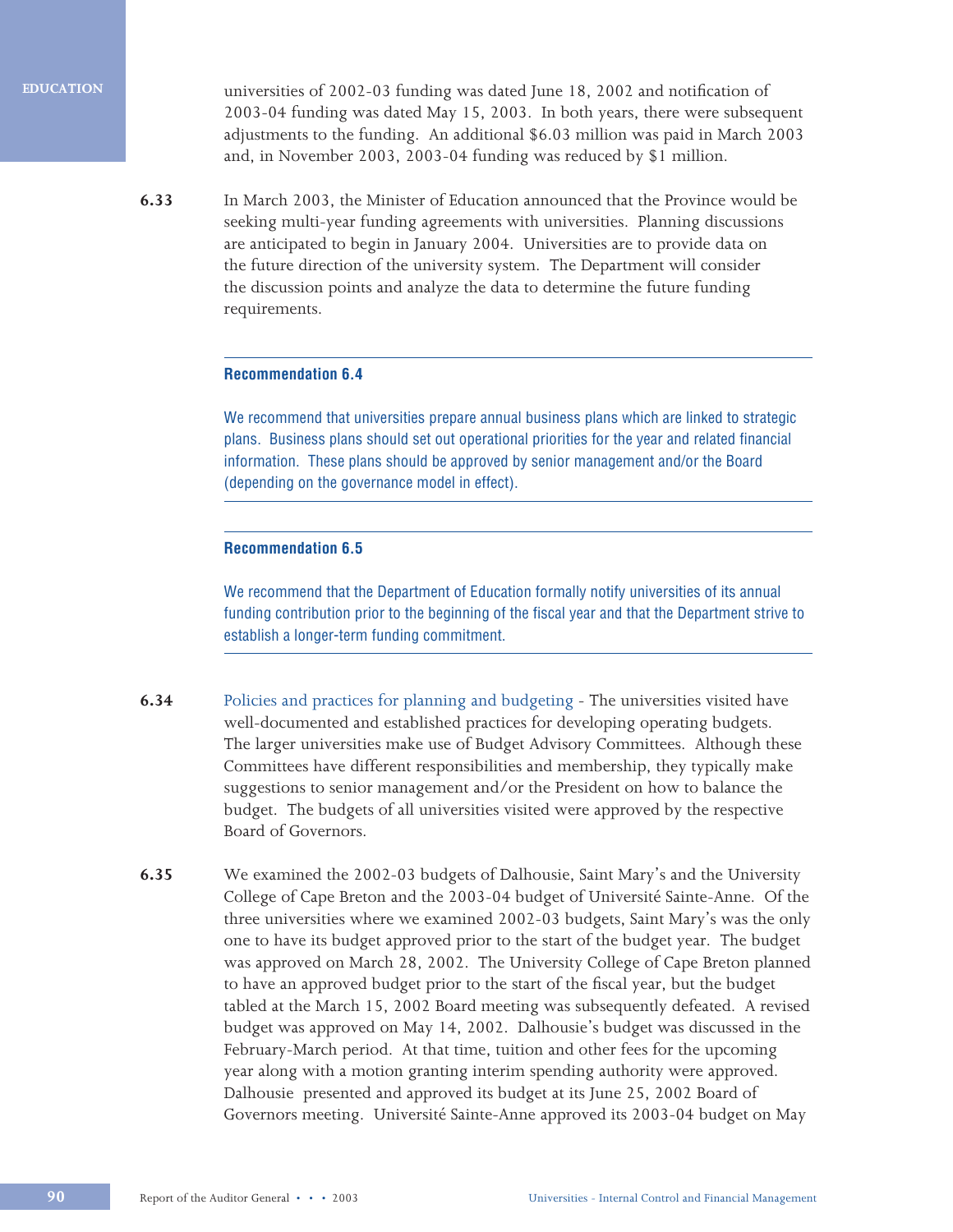2, 2003. All four universities approved balanced budgets or budgets with small surpluses.

- **6.36** Documentary support and review of budgets In our examination of the university budgets we expected to find appropriate and documented assumptions supporting the budget lines selected for testing and evidence of an appropriate level of review and analysis of the budget.
- **6.37** Projected enrolment is one of the key assumptions underlying a university's tuition revenue budget. The tuition rate must also be considered. Tuition rates and other revenue items such as room and meal prices are approved by the University Boards. Tuition revenue is very sensitive to enrolment fluctuations. We recognize that enrolment is difficult to project, but accurate estimates are an important component of realistic budgets. Our testing of the documentation and calculations supporting the universities' enrolment projections revealed that universities considered historical enrolment trends and projections of future enrolments. Dalhousie budgeted for a stable enrolment for 2002-03, but at year end tuition revenues exceeded budget by \$5.1 million (8.2%). Saint Mary's budgeted for a 2.7% enrolment increase and at year end tuition revenues exceeded budget by \$2.9 million (8.0%). The University College of Cape Breton assumed a 2% enrolment decline and at year end had a favorable tuition revenue variance of \$38,681 (0.3%). The Universities generally used conservative enrolment projections when preparing budgets.
- **6.38** We reviewed support for budgeted expenditures and other line items. Based on discussions with management and documentary evidence, there was appropriate support and an appropriate level of review and analysis of the budgets at each university.

# **Financial Management**

- **6.39** Monitoring and reporting to management and the board All universities visited had formal reporting processes in place where monthly financial reports were distributed by finance department staff to respective cost centre and senior level management. Typically, this information included comparisons of actual to budgeted expenditures. More summarized financial information is provided to university senior management and the President. The Boards of Governors meet on a regular basis and have good processes for reviewing financial information provided.
- **6.40** Overall, except for the limitations noted in paragraph 6.41, we found that good quality financial information was provided to Boards and management. We suggested various enhancements to individual universities including more formal variance analysis, preparation of monthly balance sheets, and monthly forecasts of results to year end.
- **6.41** Audited financial statements and annual financial reports All universities visited prepare financial statements in accordance with GAAP. In some situations, GAAP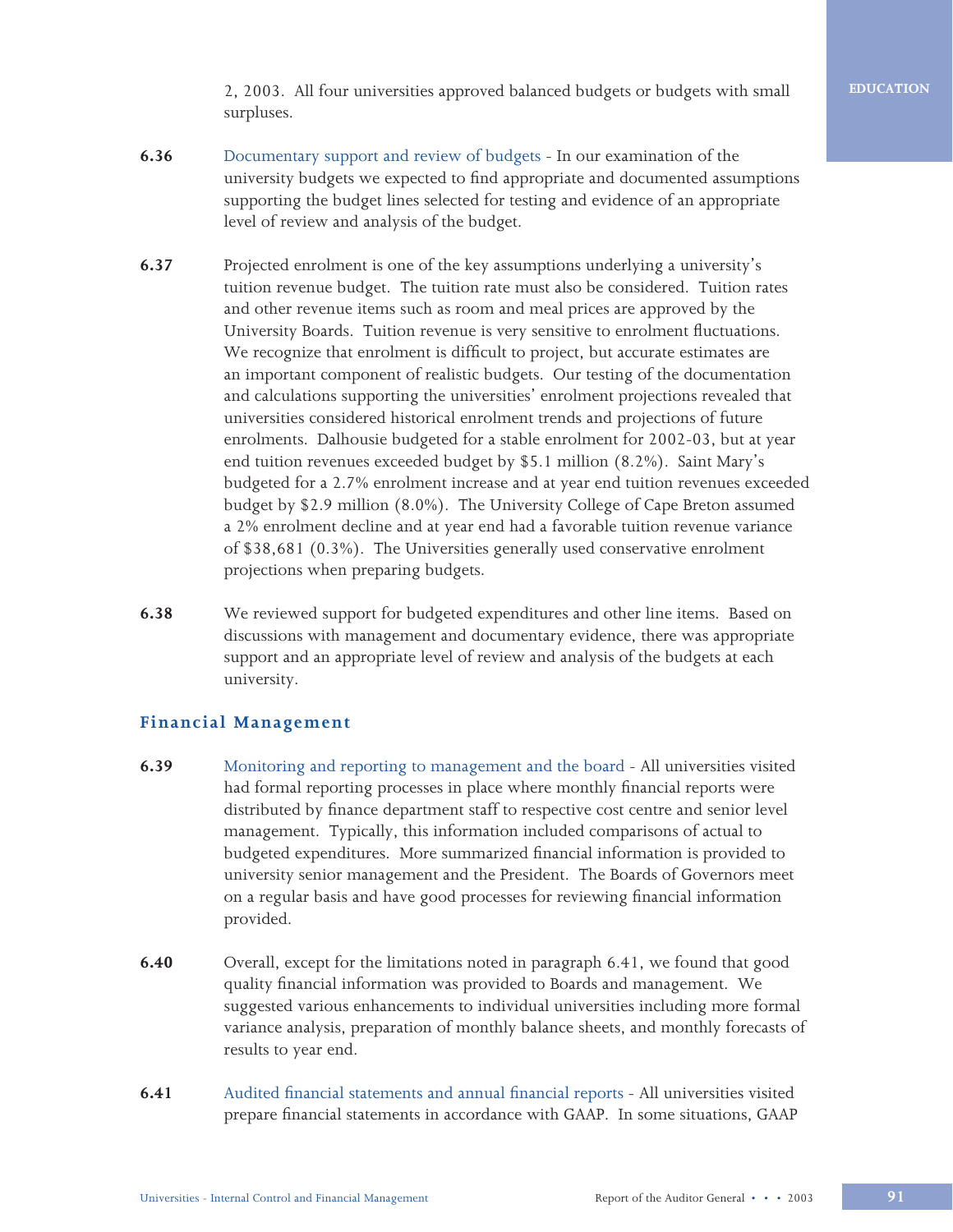permits a choice between alternative policies when preparing financial statements. We noted variations in accounting policies used by the universities. We believe that the use of common policies enables users to make more meaningful comparisons among institutions. We also noted that audited financial statements could be improved as accountability documents if a comparison of actual to budgeted expenditures was included. Saint Mary's 2002-03 financial statements, for the first time, include an audited schedule showing actual expenditures in comparison to the budget.

### **Recommendation 6.6**

We recommend that the approved budget for the year be included on the audited statement of revenue and expenditures. This information would be useful to increase accountability for achieving the financial plan for the year.

**6.42** Both Dalhousie and Saint Mary's produced annual financial reports for the year ended March 31, 2002 which include both audited and unaudited financial information. Although we encourage the preparation of such reports, we believe that better disclosure and reconciliations between the audited and unaudited information would improve the understandability of the information provided and make these reports more useful to readers. Saint Mary's changed the format of its March 31, 2003 report which greatly improved the understandability of the information.

### **Recommendation 6.7**

We recommend that universities in Nova Scotia strive to implement common accounting policies. This would increase the comparability of financial information.

**6.43** Dalhousie and Université Sainte-Anne have accounting policies which allow academic cost centre management to carry forward any unspent budget dollars for use in future years. Conversely, the policy also requires that cost centre deficits be repaid. Management at both universities indicated that this policy helps promote better fiscal management as they believe it eliminates the possibility of inappropriate spending at year end. However, there are some issues related to the policy.

> In internal financial reports, individual cost centres show actual expenditures which are exactly equal to budget and any variances between planned and actual expenditures for the year are not easily identified. In our view, this obscures the accountability for staying within the year's budgeted expenditures.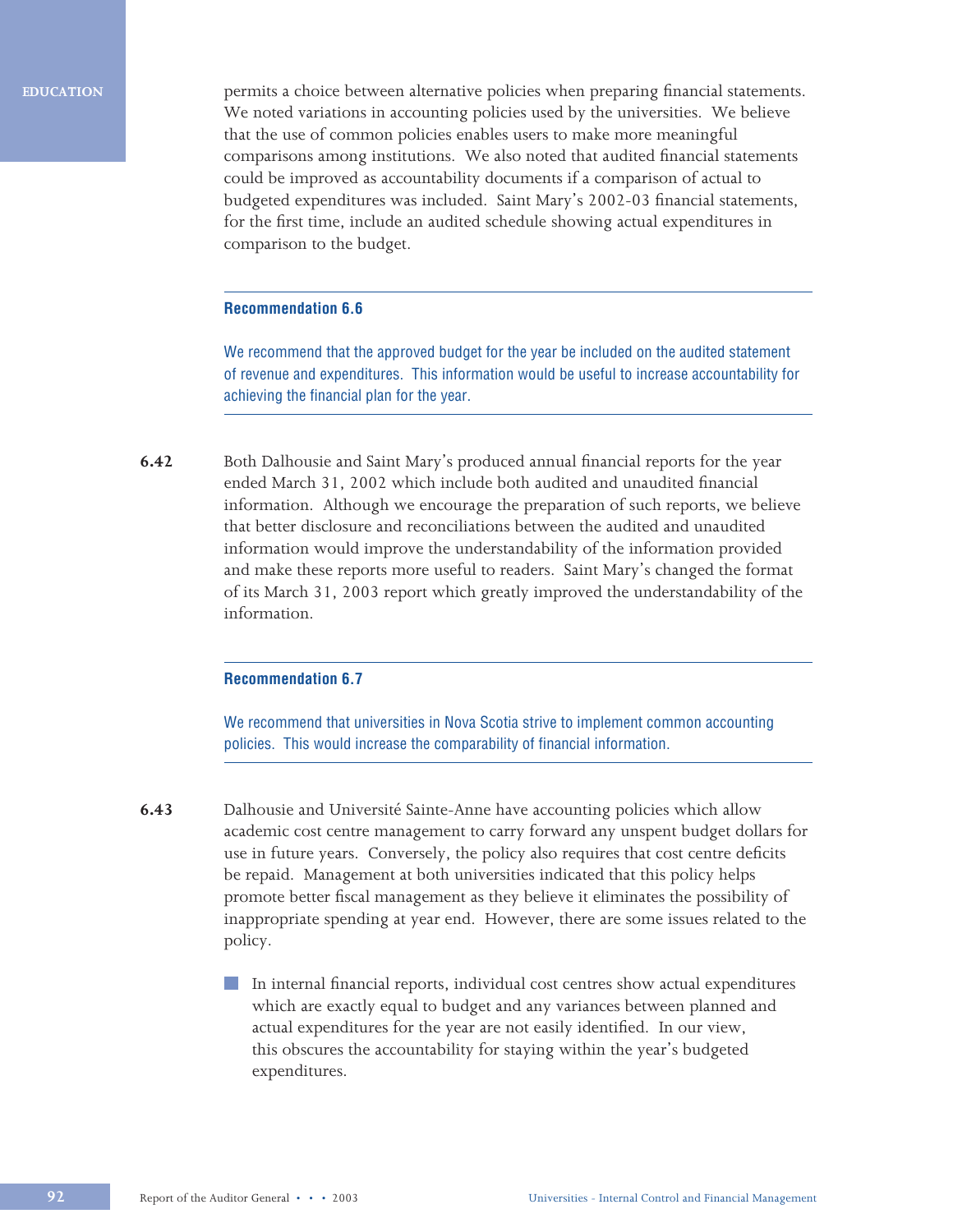- Schedules of academic department operating results include expenditures and revenues which are actually amounts transferred to/from other years. Audit opinions have not been qualified for this matter because the amounts are either not material or the summarized financial statements show the transfers properly.
- The unspent amounts are appropriated to restricted funds (Dalhousie) or included in deferred revenue (Université Sainte-Anne) on the audited financial statements. Because the audited statements are highly summarized, it is not possible to tell how much of the total restricted funds or deferred revenue relates to accumulated unspent budget allocations.
- **6.44** Accumulated deficits The March 31, 2003 audited financial statements of the University College of Cape Breton indicate that a serious accumulated deficit exists in the operating fund (\$5.1 million). The seriousness of the situation has been recognized by management and the Board and a deficit reduction strategy has been developed to address the issue. The deficit is to be reduced over a maximum of eight years.
- **6.45** Université Sainte-Anne had an operating deficit of \$659,624 as at March 31, 2002 but the merger with the Collège de l'Acadie has somewhat alleviated the problem. The financial statements for the period ended January 23, 2003 showed an operating surplus of \$252,240 and those for the period from January 24, 2003 to March 31, 2003 show an additional surplus of \$142,942. Université Sainte-Anne will need to increase enrolments or cut costs if it hopes to avoid future deficits, and there is no long-term plan which clearly lays out the Université's strategy for dealing with its financial problems.

# **Pension Plans**

- **6.46** Nova Scotia universities participate in two basic types of pension plans.
	- A defined contribution plan is a benefit plan that specifies how an entity's contributions to the plan are determined rather than the benefits to be received by an employee or the method of determining those benefits. The plan also allocates the entity's contributions to specific individuals. The future benefit for each employee is the accumulated amount of the contributions made by the entity on that employee's behalf together with the accumulated amount of any contributions made by the employee and the investment earnings on the contributions. By its nature, a defined contribution pension plan cannot have a funding deficit.
	- A defined benefit plan is a benefit plan that specifies either the benefits to be received by an employee, or the method of determining those benefits.
- **6.47** Defined benefit plans are subject to periodic actuarial valuations. An actuarial valuation is an assessment of the financial status of a pension plan. It consists of the valuation of assets held by the fund and the calculation of the actuarial present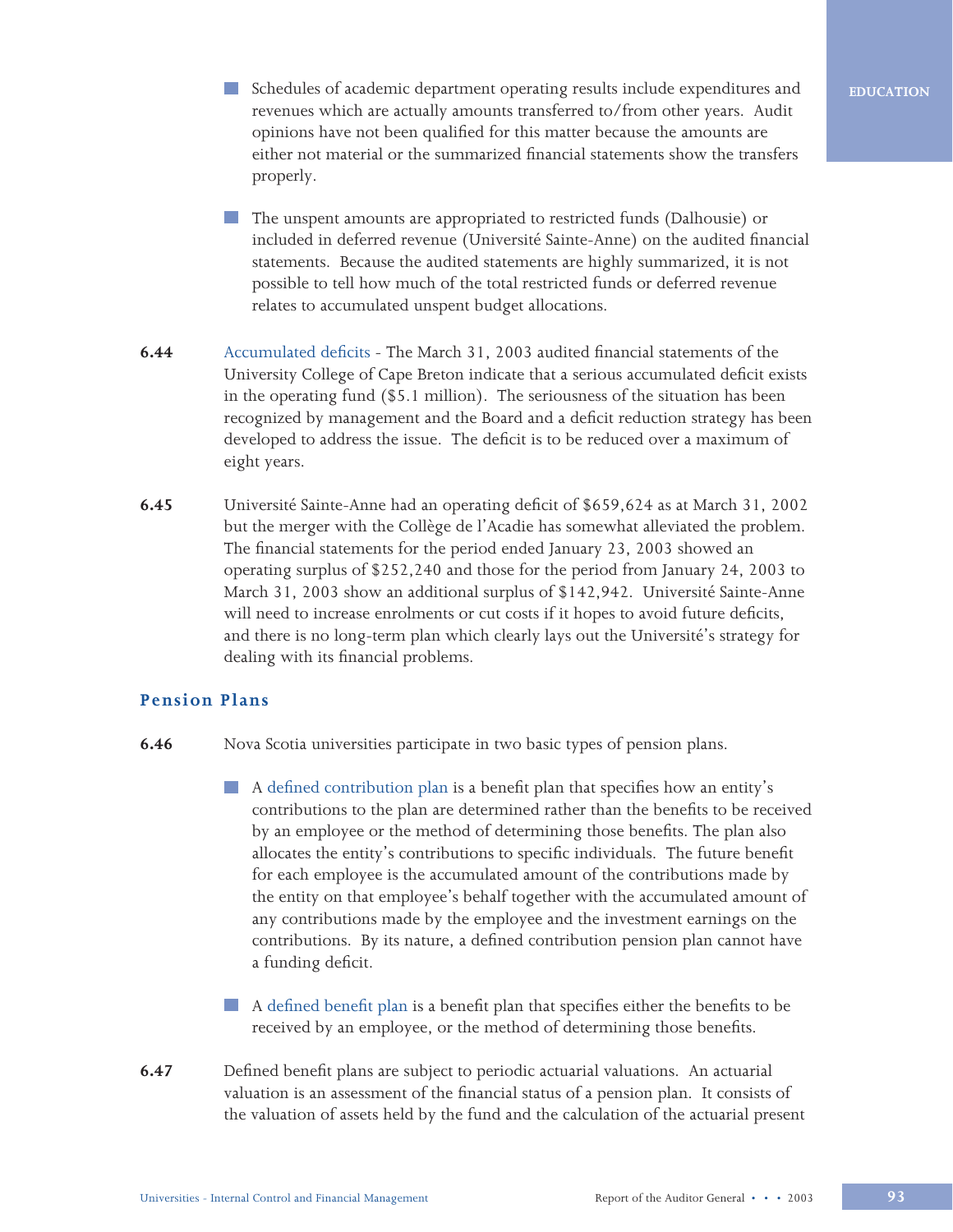value of benefits to be paid under the terms of the plan. If the benefits to be paid are greater than the assets, the plan will have a funding deficit. Events such as poor market performance on plan assets can result in projected plan deficits requiring additional funding from sponsors.

- **6.48** Of the five universities that have defined benefit plans, March 31, 2003 audited financial statements for three (Acadia, Dalhousie and Université Sainte-Anne) show funding deficits. Dalhousie's plan deficit is \$115.5 million, Acadia is \$9.1 million and Université Sainte-Anne shows a deficit of \$2.7 million. The Pension Regulation Division of the Department of Environment and Labour supervises these registered pension plans to ensure the plans are well managed and adequately funded in order to meet obligations to pension plan members.
- **6.49** The following are significant points related to the pension deficits at the universities we visited.
	- Dalhousie's actuarial valuation of June 30, 2001 (projected) showed an actuarial pension surplus of \$15.3 million. By March 31, 2003 the plan was in a deficit position. The \$115.5 million net deficit position for accounting purposes as reported in the audited financial statements is based on the market value of assets at March 31, 2003. An actuarial valuation of plan assets, which took into account longer-term market trends, resulted in a significantly lower plan deficit of \$58.4 million. Dalhousie plans to contribute an additional \$6.1 million per year to the plan to fund the deficit into the foreseeable future.
	- Université Sainte-Anne's pension plan had a surplus of \$599,000 when an actuarial valuation was performed in June 2000. In 1995 and 1999, the Université had taken a one-sided pension contribution holiday (employer missed contributions of approximately \$150,000 and \$400,000). At the time, the Université was in a deficit position and, by taking the pension contribution holiday, was able to reduce expenses. The contribution holiday was approved by the employees. In order to gain employee approval, the Université indicated that there would be a benefit enhancement in 2000. In July 2000, the pension benefit was enhanced. The actuaries indicated that there was sufficient surplus to take the holiday and make the enhancement, however the subsequent downturn in economic markets led to an actuarial deficit of \$2.7 million (December 31, 2002 actuarial valuation - note that the plan has only 113 participants). It is important to note that the benefits under the Université Sainte-Anne pension plan, even with the enhancements, are not as generous as other public sector plans such as the Nova Scotia Public Service Superannuation plan. The Université also indicated that internally restricted funds of approximately \$600,000 (restricted by the Board for CÉCANE research into Acadian culture) may be available to apply towards the deficit. The Université is required to make total employer pension contributions of \$1.3 million for each of the next three years which is equal to 491% of the employee contributions. The entire deficit will be amortized over 15 years.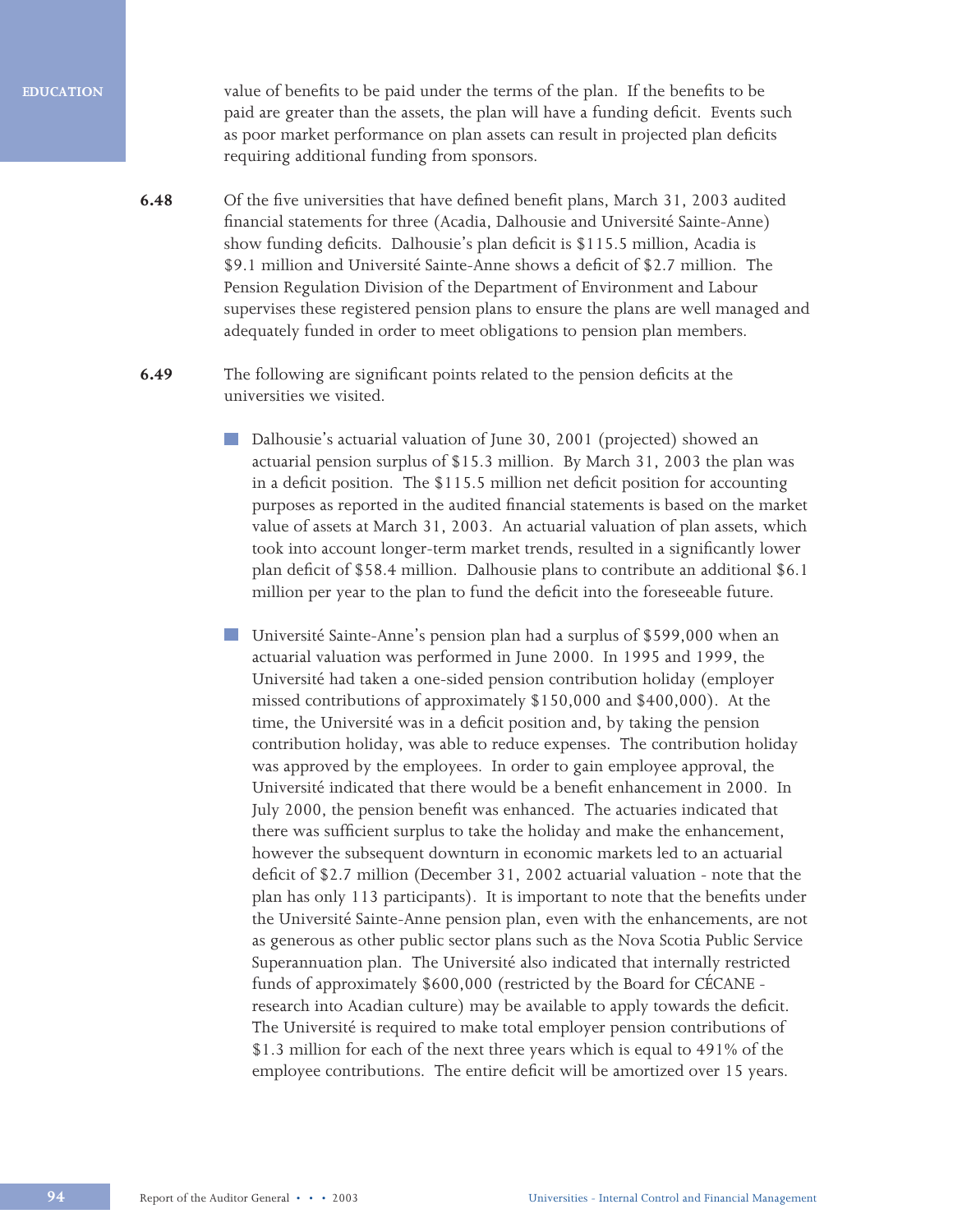**6.50** We are concerned with the existence of significant pension plan deficits, as described above, at three Nova Scotia universities. These deficits will impact the future resource allocations of these universities and the funds available for operations.

# **Enrolment Data**

- **6.51** Universities' enrolment data is the primary information source used by MPHEC to determine inter-provincial transfers under the Regional Transfer Arrangement. MPHEC submits enrolment data provided by the universities to Statistics Canada. This data is also an important source of information used by university management in planning processes.
- **6.52** Controls should exist in the universities' enrolment systems to provide assurance that the enrolment information is complete, accurate, authorized, consistent and timely. We conducted detailed testing of enrolment data at the four universities visited. Based on our testing we concluded that the enrolment systems and related controls are generally adequate. However, we noted some areas for improvement as described in the following paragraphs.
- **6.53** Under the current MPHEC reporting framework, all Provincial universities are responsible for the data submitted to MPHEC. Upon submission of the data, MPHEC produces Submission Status Reports in which data inconsistencies and potential errors are identified. These reports are provided to the university which is then required to 'clean up' the data for re-submission. Once the data has been received by MPHEC in an acceptable format, a final status report is prepared and provided to each university detailing remaining data inconsistencies. The universities we visited did not have processes in place to analyze and indicate resolution of the final data inconsistencies noted in the reports. We believe that these reports provide evidence of potential problem areas which should be investigated and resolved as appropriate.

### **Recommendation 6.8**

We recommend that all universities establish a formal process to analyze and take appropriate action on all data inconsistencies identified by MPHEC.

**6.54** One of the more significant data inconsistencies identified on MPHEC's final Submission Status Report, for all universities visited, related to cases where an enrolled student claimed to be a Canadian citizen but has a permanent address outside Canada. Discussions with university staff and management indicated that universities do not question the residency status of students who claim Canadian citizenship but either live or submit high school or post-secondary transcripts from institutions outside Canada. By not confirming the citizenship status of these students, universities may not be collecting international differential fees as required.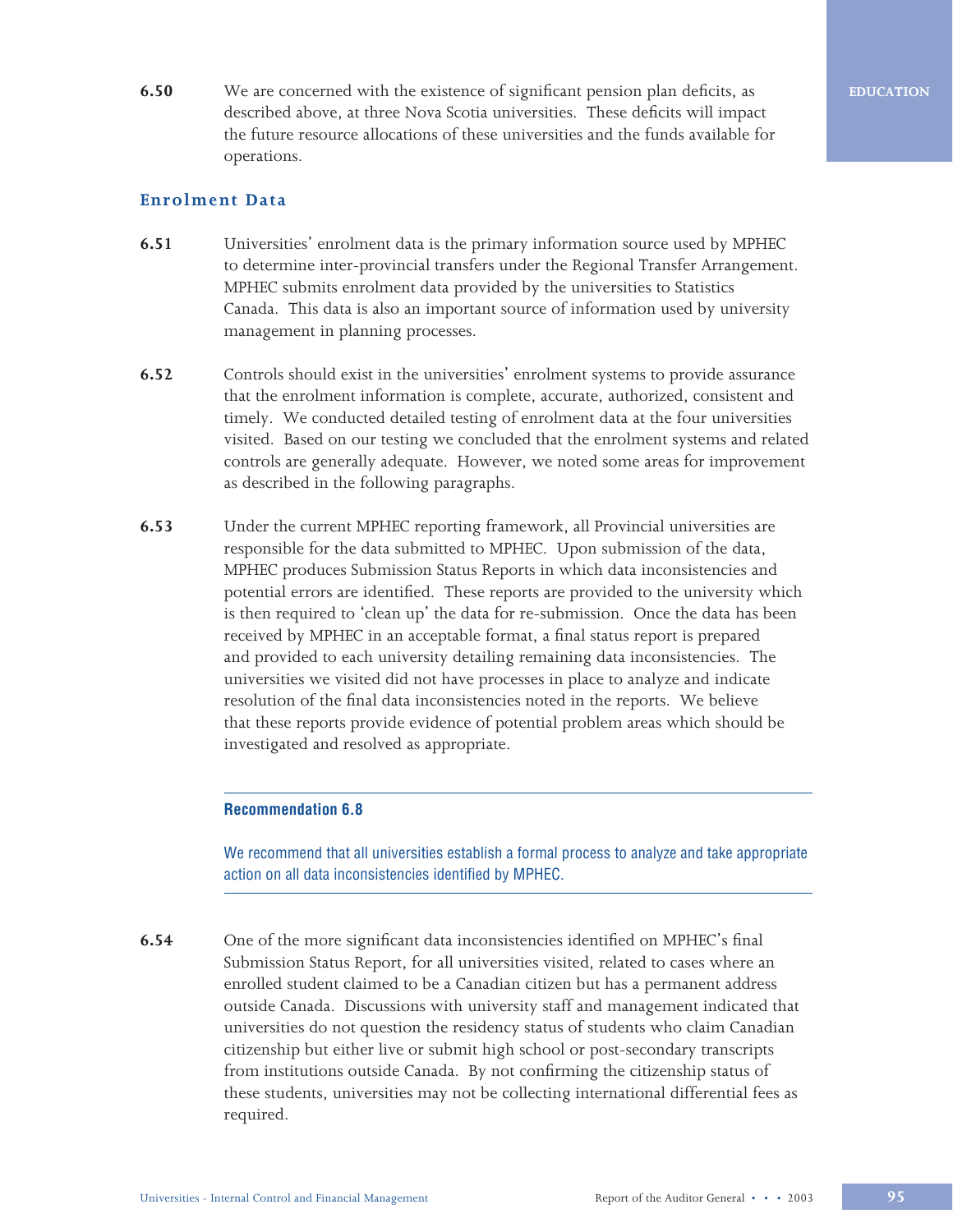### **Recommendation 6.9**

We recommend that universities enhance systems for the identification of foreign students and verify citizenship status of students claiming Canadian citizenship but living outside Canada or submitting transcripts from abroad.

# **CONCLUDING REMARKS**

- **6.55** Overall, our testing and other audit procedures, including review of external auditors' working paper files, did not reveal any significant weaknesses in the financial management and internal controls at the universities. We communicated any specific suggestions for enhancements to the individual universities.
- **6.56** Each of the four universities visited has a strategic plan to guide it into the future or has plans to enter into a strategic planning process. This process should be further developed with the preparation of an annual business or operational plan with linkages to the longer-term strategic plan.
- **6.57** The existence of significant pension and accumulated operating deficits at some universities will impact future resource allocations and, therefore, needs to be monitored closely.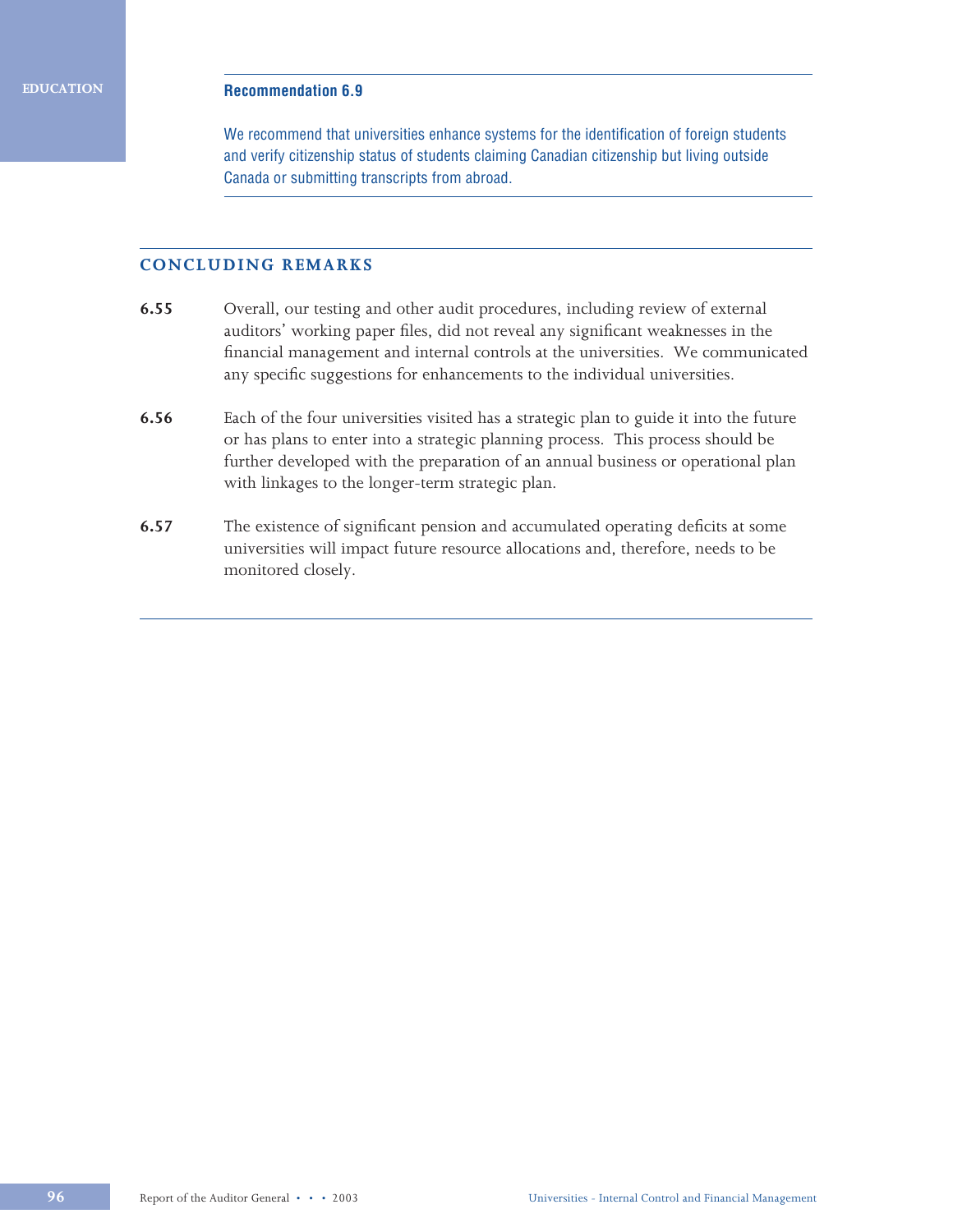# **Provincial Funding by University Exhibit 6.1**

|                                       | <b>Unrestricted Provincial</b><br><b>Funding</b><br>(\$ millions)<br>$2002 - 03^{(3)}$ | Provincial Funding as % of<br><b>Operating Fund Revenue (2)</b><br>$2001 - 02(1)$ |  |
|---------------------------------------|----------------------------------------------------------------------------------------|-----------------------------------------------------------------------------------|--|
| <b>Acadia University</b>              | \$20.2                                                                                 | 42.9%                                                                             |  |
| Atlantic School of Theology           | (5)                                                                                    | 41.7%                                                                             |  |
| <b>Dalhousie University</b>           | 96.0                                                                                   | 48.8%                                                                             |  |
| <b>Mount Saint Vincent University</b> | 12.1                                                                                   | 44.1%                                                                             |  |
| Nova Scotia College of Art and Design | 4.4                                                                                    | 62.1%                                                                             |  |
| St. Francis Xavier University         | 16.7                                                                                   | 44.1%                                                                             |  |
| Saint Mary's University               | 19.9                                                                                   | 35.7%                                                                             |  |
| Université Sainte-Anne (4)            | 2.9                                                                                    | 48.0%                                                                             |  |
| University College of Cape Breton     | 13.6                                                                                   | 54.4%                                                                             |  |
| University of Kings College           | 2.9                                                                                    | 33.8%                                                                             |  |
|                                       | \$188.7                                                                                |                                                                                   |  |

*(1) CAUBO - Canadian Association of University Business Officers*

- *(2) Operating Fund revenue as reported by CAUBO excludes revenue from sources such as research, trust funds, ancillary operations, capital and endowment funds.*
- *(3) Department of Education*
- *(4) Prior to merger with Collège de l'Acadie*
- *(5) Funding combined with Saint Mary's University*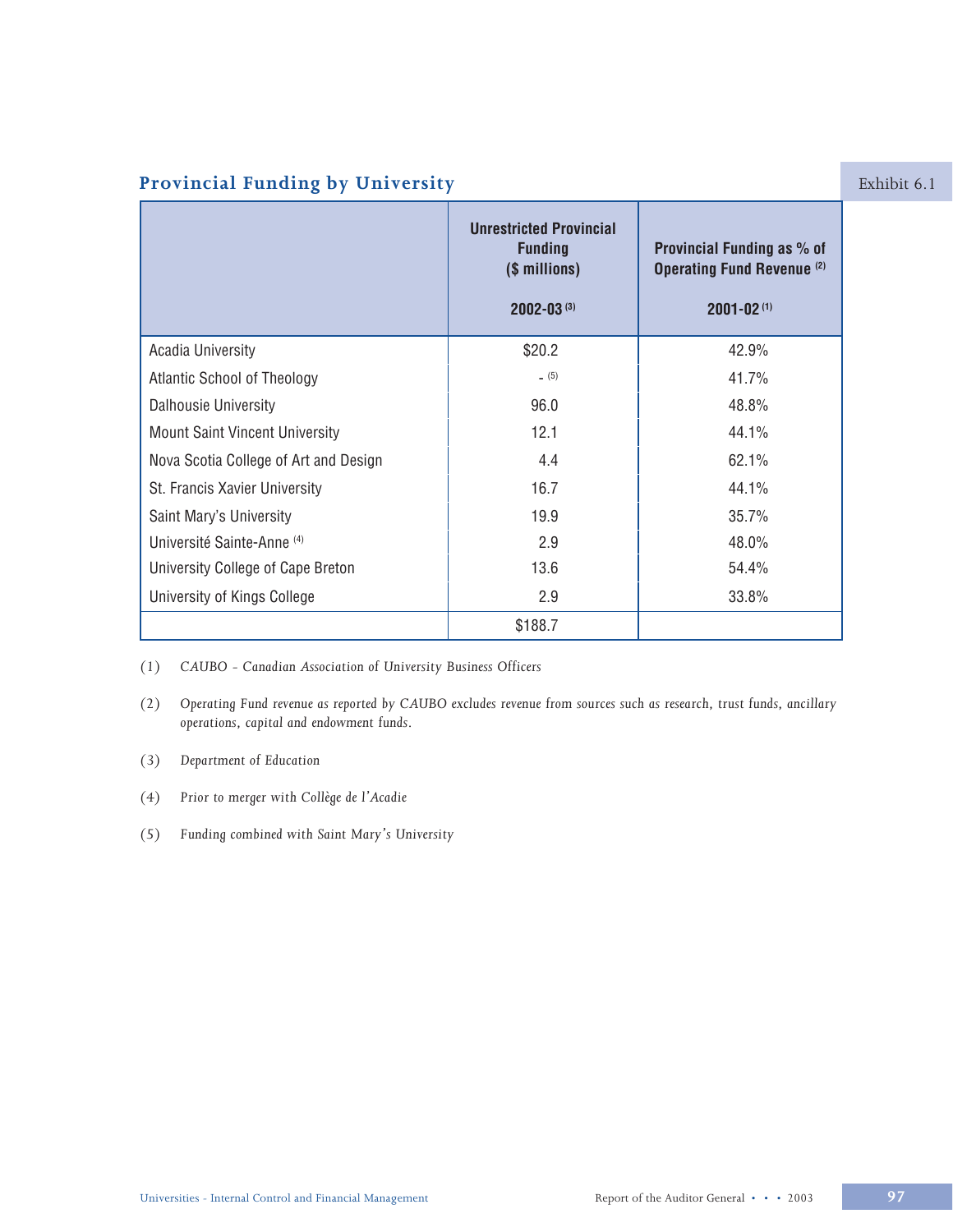|                                       | <b>General Operating</b><br><b>Fund - Total</b><br><b>Expenditures</b><br>(\$ millions)<br>$2001 - 02$ <sup>(2)</sup> | <b>Full-Time</b><br><b>Enrolment</b><br>October 1, 2002 <sup>(1)</sup> | <b>Part-Time</b><br><b>Enrolment</b><br>October 1, 2002 <sup>(1)</sup> |
|---------------------------------------|-----------------------------------------------------------------------------------------------------------------------|------------------------------------------------------------------------|------------------------------------------------------------------------|
| <b>Acadia University</b>              | \$49.3                                                                                                                | 3,924                                                                  | 320                                                                    |
| <b>Atlantic School of Theology</b>    | 1.9                                                                                                                   | 58                                                                     | 59                                                                     |
| <b>Dalhousie University</b>           | 206.5                                                                                                                 | 12,462                                                                 | 2,247                                                                  |
| <b>Mount Saint Vincent University</b> | 28.4                                                                                                                  | 2,171                                                                  | 1,884                                                                  |
| Nova Scotia College of Art and Design | 10.7                                                                                                                  | 789                                                                    | 129                                                                    |
| St. Francis Xavier University         | 41.5                                                                                                                  | 3,957                                                                  | 667                                                                    |
| Saint Mary's University               | 56.2                                                                                                                  | 5,963                                                                  | 1,827                                                                  |
| Université Sainte-Anne                | 6.8                                                                                                                   | 308                                                                    | 118                                                                    |
| University College of Cape Breton     | 27.9                                                                                                                  | 2,672                                                                  | 772                                                                    |
| University of Kings College           | 8.3                                                                                                                   | 941                                                                    | 22                                                                     |
|                                       | \$437.5                                                                                                               | 33,245                                                                 | 8,045                                                                  |

# Exhibit 6.2 **Operating Fund Expenditures and Enrolment Statistics by Institution**

*(1) AAU - Association of Atlantic Universities*

*(2) CAUBO - Canadian Association of University Business Officers*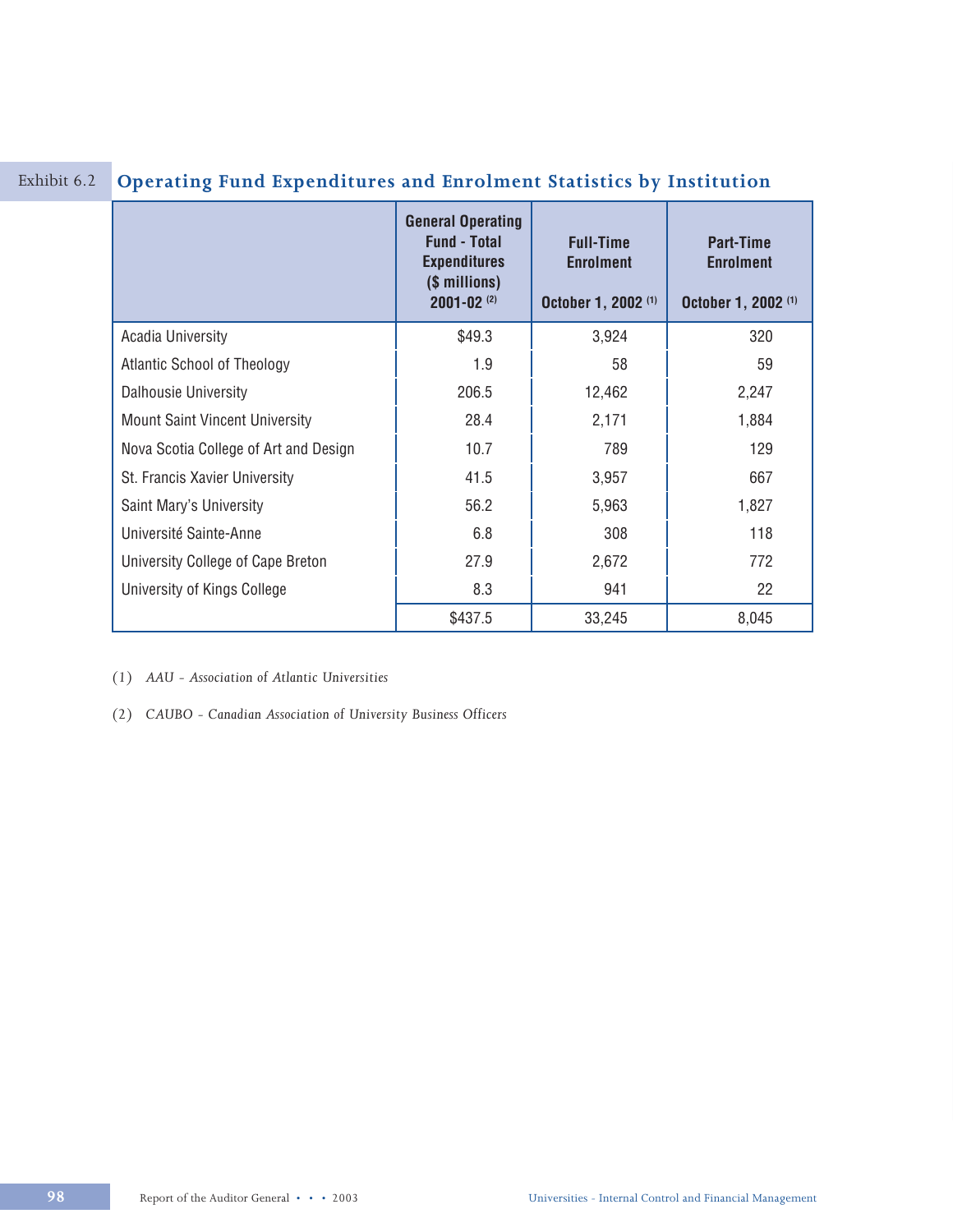# **DALHOUSIE UNIVERSITY'S RESPONSE**

Thank you for the opportunity to record our comments on the findings of your Office's audit of Nova Scotia universities, and of Dalhousie University in particular. The staff from your Office were knowledgeable and efficient in carrying out their audit, and we appreciated their candor and professionalism.

In your final report there are many observations and suggestions with which we concur. In fact, we truly appreciated the many positive comments made about financial management at Dalhousie. Your report recognizes the priority which the University places on sound Internal Controls and on effective Budget Planning (you have commented elsewhere that Dalhousie's Budget Advisory Committee indeed is *"a best practice for the university sector"*). You have cited our well-documented policies regarding the collection and payment of Tuition Fees, the compliance of our Procurement Policies with the Government's ASH Sector Guidelines, our cost-saving initiatives in the area of purchasing (e.g. the use of a Purchase Card system, bulk buying with other regional universities), and our formal Financial Reporting processes. This feedback is both helpful and encouraging.

Your Recommendation 6.5 urging the Department of Education to provide Nova Scotia universities with timely notification of provincial funding levels and to establish longer-term funding commitments is of crucial importance. Being told well into our fiscal year what our grants will be, having those grants reduced more than half-way through the fiscal year, and having little idea from year-to-year of government funding plans undermines the best institutional efforts to plan and to manage responsibly. We commend and support this recommendation by the Auditor General's Office.

The University would like to place on the record the following specific comments on certain points raised in your Report.

# **Student Receivables (6.19 – 6.22) and Recommendation 6.1**

Dalhousie continues to monitor student account balances closely, and we make appropriate collection efforts for all delinquent accounts (e.g. interest is charged, privileges are suspended, and older accounts are referred to a collection agency). We carefully mange this process by recognizing that the fall and winter terms are closely integrated, and at this time we believe that deregistering students with delinquent accounts at the end of the fall semester would be both unnecessary and overly harsh.

### **Computer Inventories (6.23 – 6.24)**

Dalhousie follows a decentralized management philosophy, assigning responsibility to Deans and other senior managers to oversee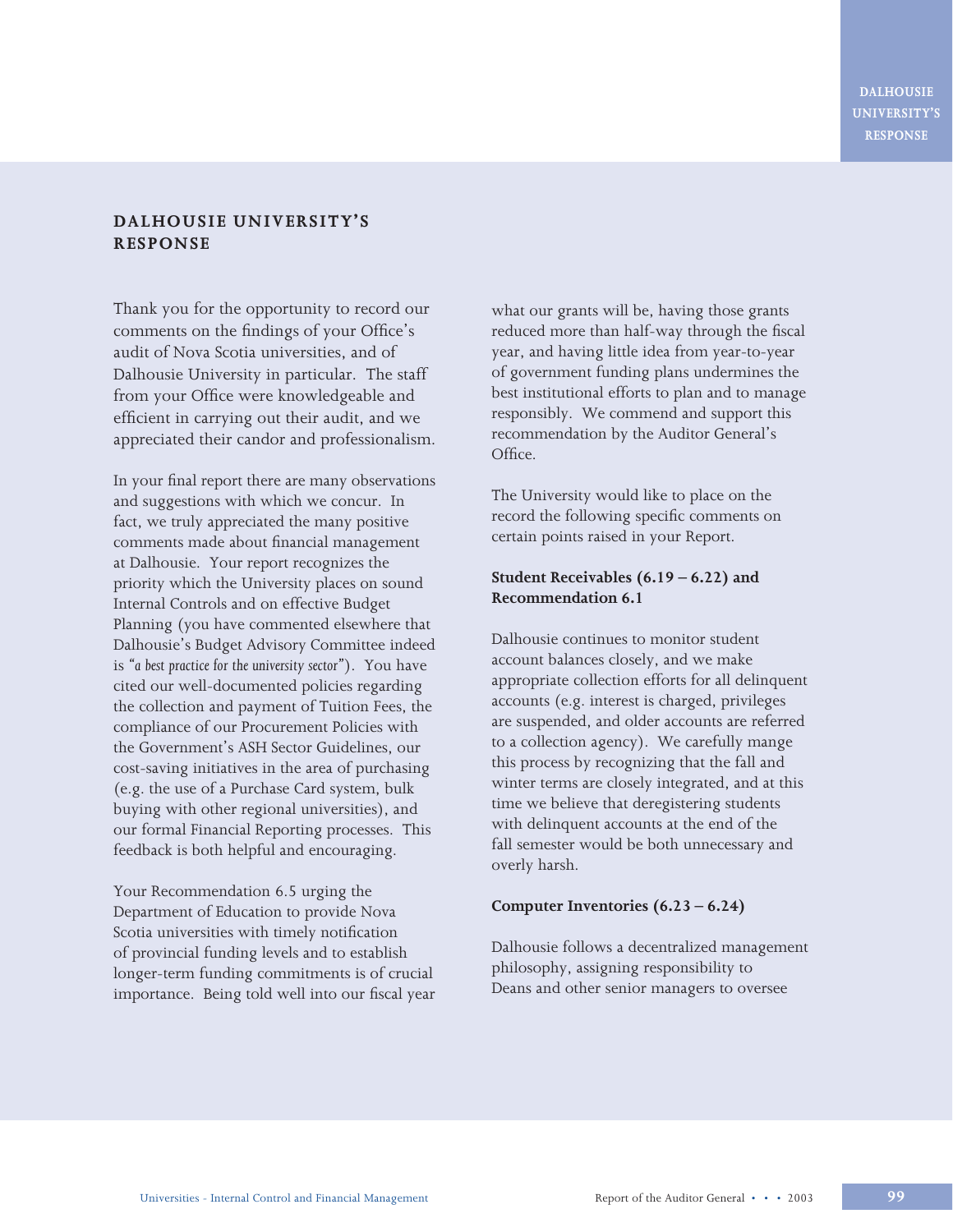the implementation of University Policies and Procedures in their units. The Audit Committee of our Board of Governors has reviewed this approach on several occasions as it relates to the issue of lower cost personal computer inventories and has noted its satisfaction with Dalhousie's current practices.

# **Business Planning (6.30 – 6.33) and Recommendation 6.4**

The Auditor General's insistence on a particular format for reporting of annual business plans is not based on a University model. Our institutions have two senior governing bodies (Board of Governors and Senate), and each of these bodies receives reports and monitors progress on priorities "with no financial impact" in appropriate ways. At Dalhousie there are annual reports on progress towards meeting Strategic Plan goals. As well, there are annual reports on enrolment management (targets and achievements), campus renewal plans, fund raising, marketing, capital projects, etc. The Senate receives regular reports on the annual cycle of performance reviews of Faculties. Our planning and reporting methodologies are robust and appropriate in our opinion.

# **Financial Reporting (6.41 – 6.43) and Recommendation 6.6**

Dalhousie's Annual Financial Reports to the Board of Governors and the wider community for many years have included budget-toactual comparisons and explanations for significant variances (if any). Our Reports do show budget variances by cost centre, contrary to the statement made in your report. Dalhousie's audited financial statements do not include budget appropriations as revenues or expenditures. Budget documents are presented in a format which best suits the University's internal control and management requirements, which in a few areas does not correspond well with the more technical demands of generally accepted accounting principles. Our present approach has been found to be useful for our Board and our community.

### **Pension Plans (6.46 – 6.50)**

We believe that the Auditor General's reporting on the status of pension assets and liabilities at the five universities with defined benefit plans is incomplete and inaccurate. In Section 6.48 the Report refers to the deficits in 3 of these plans which appear to have been calculated on a totally inconsistent basis. No reference to the use of different methodologies is provided to the reader. Like other plans, Dalhousie's Pension Plan is reviewed and monitored by the Province's Superintendent of Pensions. Not only has Dalhousie *"planned to contribute"* (Section 6.49) additional funds to its Plan to retire the current liability, we have been making the required additional contributions since July 2002.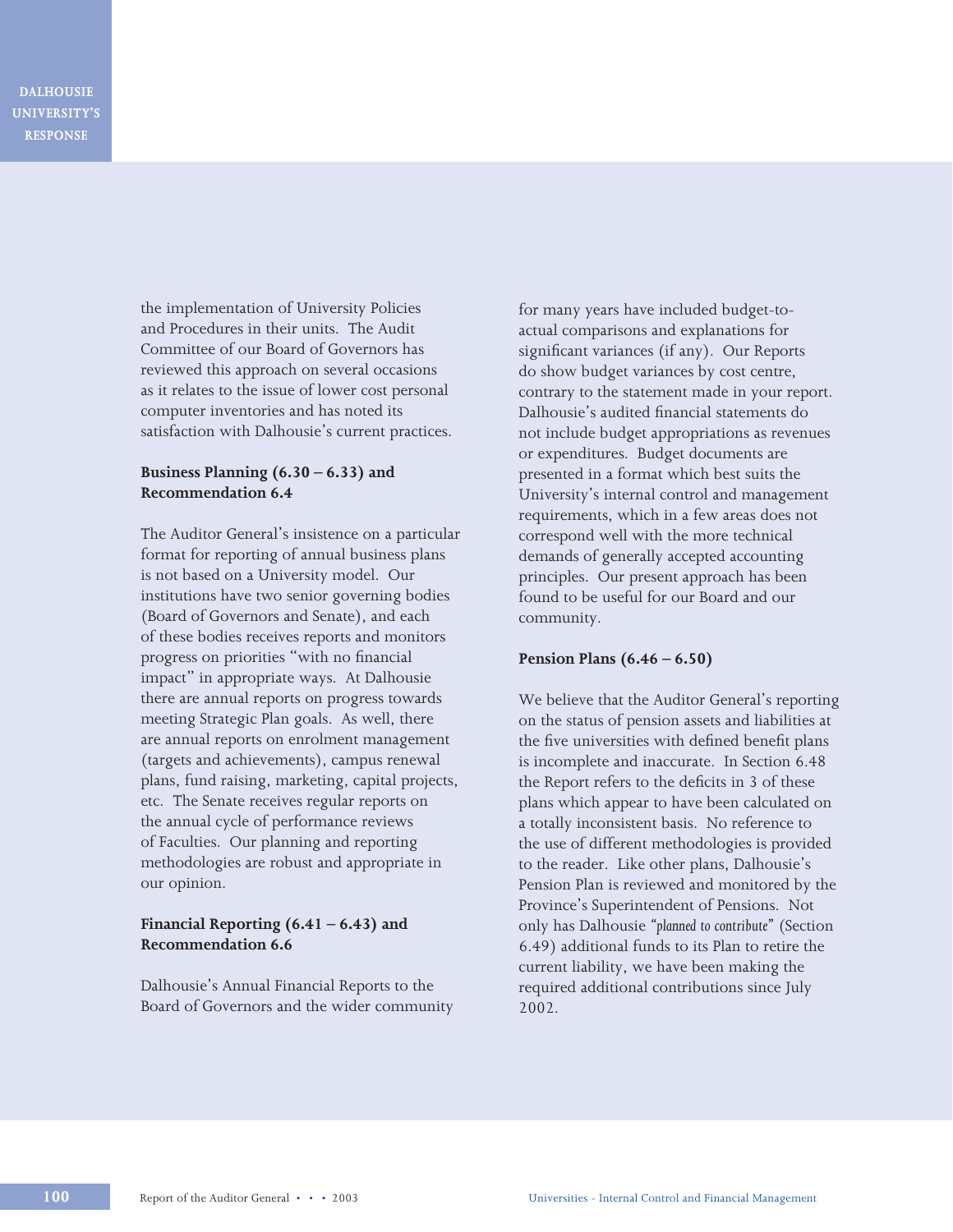# **Enrolment Data 6.54 and Recommendation 6.9**

If a non-Canadian student were mistakenly identified as a Canadian student studying abroad, he/she would not have the proper documentation to obtain a study visa and enter the country. On this basis we do not believe that the collection of any international differential fees is being missed.

Thank you for the opportunity to have our comments circulated with your Report to the Legislative Assembly.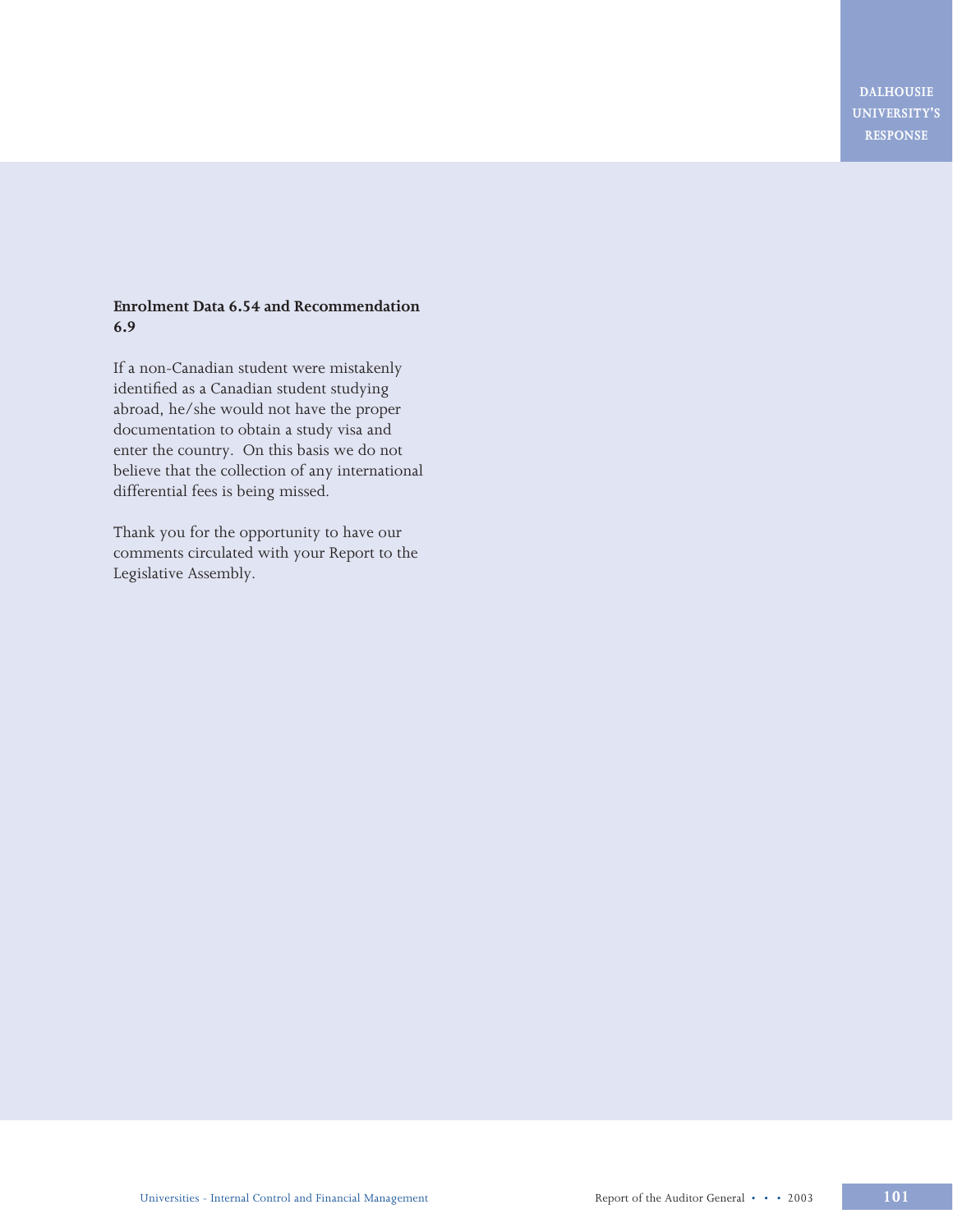# **SAINT MARY'S UNIVERSITY'S RESPONSE**

On behalf of the Audit Committee of the Board of Governors of Saint Mary's University, this is our response to your observations regarding your recent audit. At the outset, we want to thank the Office of the Auditor General for your thorough and professional review of our internal control system. We appreciate your suggestions for improvements and the University will act on each recommendation.

Your report to the legislature is quite lengthy and is in respect to all the universities audited. Therefore, core messages regarding your Saint Mary's University audit findings seem somewhat obscure in the overall report. We were pleased to note the main conclusions of the Office of the Auditor General in the following four areas that you reviewed at Saint Mary's:

# **Financial Management, Monitoring and Reporting**

§ SMU's budget process is well documented and well understood. The budget documents presented to the Finance Committee and the Board contain sufficient and an appropriate level of detail – key assumptions are explicitly stated and clearly presented. Regular financial reporting to the

Board meets the standards for useful information as established by the CICA.

## **Internal Controls**

There are adequate internal controls over operating revenues and expenditures – no significant weaknesses were noted. There is evidence that SMU views internal control as a priority. The system in place at SMU to control its inventory of personal computers and related equipment appears very effective and should be considered a best practice for the university sector.

### **Procurement**

§ SMU has documented procurement policies which include potential conflict of interest situations. These policies support open and fair procurement. The University policy is consistent with government Procurement Policy. All procurement transactions tested subject to the government's procurement policy were in full compliance.

# **Enrollment Data**

Testing of a sample of data for 60 enrollments, and discussions with Registrar management, showed that SMU is accurately processing and reporting.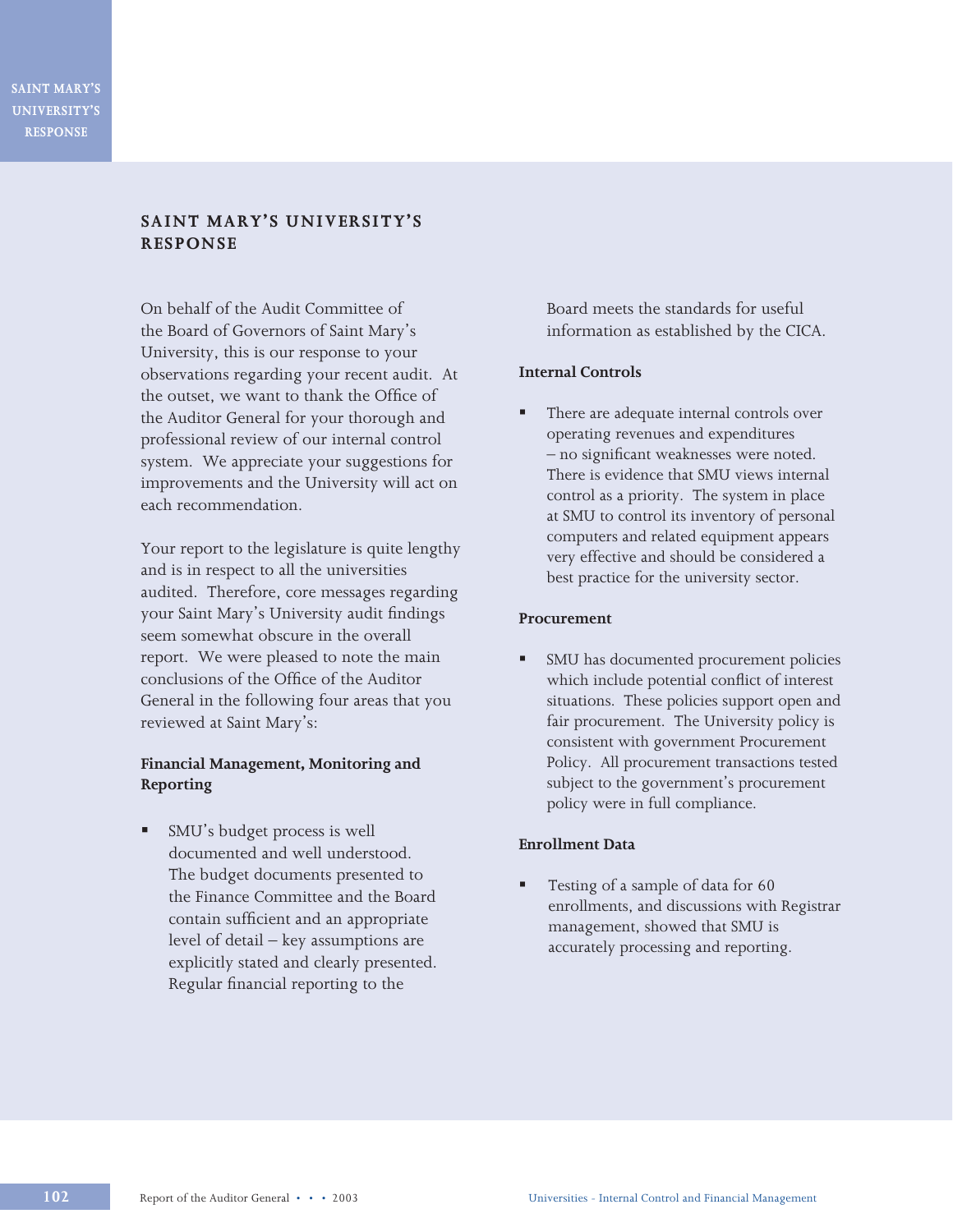The Saint Mary's University Audit Committee, comprised entirely of independent Board members, is pleased to note that the conclusion of the audit of the Office of the Auditor General is that there is an effective system of internal controls in place at Saint Mary's.

We agree with your observation that there is a need for universities to enhance business planning processes by preparing operational plans, although university resources to address this are scarce. As you know, Saint Mary's produces a rolling three-year budget and is the only university in the province to do so prior to the start of each fiscal year. It would be a great assistance in our planning if the Province would also publish multi-year plans and give the universities financial information on a timely basis, since provincial funding is central to our planning.

At this time, we would also like to express our concern regarding the provincial resources available to Nova Scotia universities. Nova Scotia's base operating funding for universities was \$211 million in 1992/93 and a decade later that funding is \$201 million.

The result is higher tuition costs for students compared to virtually every other Province in Canada. We believe that Nova Scotia must raise the priority of consistent, long-term provincial funding to universities to ensure that our postsecondary education system is competitive and that our students of today will lead the Province tomorrow.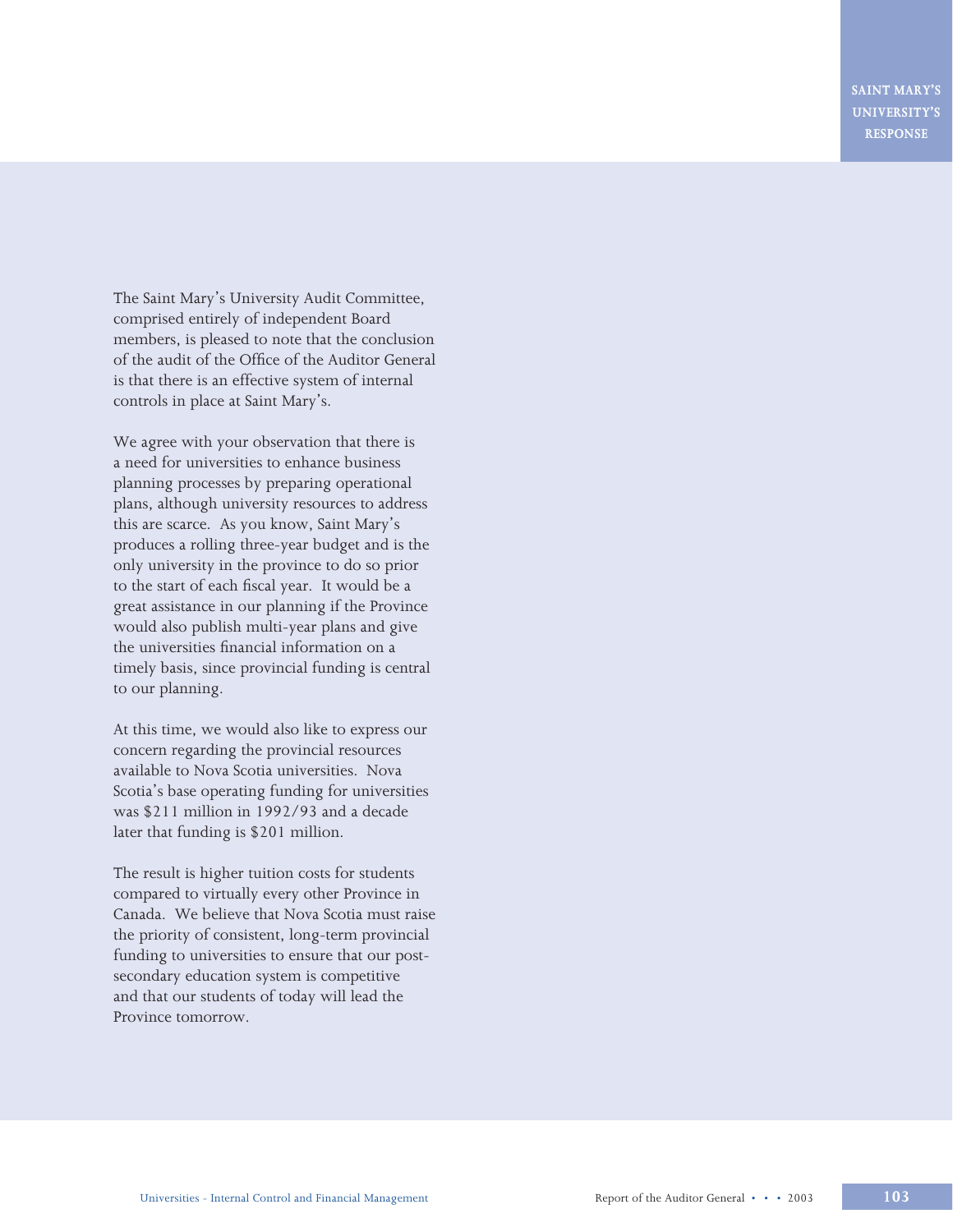# **UNIVERSITY COLLEGE OF CAPE BRETON'S RESPONSE**

The University College of Cape Breton (UCCB) Audit Committee welcomes the opportunity to provide comment on the Report of the Auditor General on Universities in Nova Scotia. Our comments are organized in a manner consistent with the specific areas of study which comprised the scope of the Auditor General review. UCCB is appreciative of the professionalism of your staff in the conduct of this review. We also accept, with thanks, the suggestions provided by your office and assure you that we will endeavor to pursue the implementation of your recommendations.

### **Internal Controls**

The report suggests that UCCB maintains adequate internal control systems for revenue/receipt and purchases/payable cycles. UCCB concurs with this assessment. UCCB has established a policy concerning student receivable management which guides our efforts to manage monies owing the institution. Computer inventories at UCCB are adequately managed but UCCB does agree that the development of a "cradle to grave" policy concerning acquisition, utilization, transfer, and ultimate disposition of computer equipment is a laudable goal for all public sector agencies, including universities.

## **Procurement**

As noted in the report, procurement policies at UCCB are operating in accordance with the *Province of Nova Scotia's Policy on Government Procurement - ASH Sector Guidelines.* UCCB's procurement practices and policies are open, fair, and provide for value for our institution.

### **Business Planning and Budgeting Processes**

For the past two years, UCCB has scheduled for the tentative, subject to confirmation of provincial funding levels, approval of its annual budget in advance of the commencement of the new fiscal period. UCCB is therefore able to implement budget mandated activities in a timely manner. UCCB concurs with the recommendation that the Department of Education establish a long term funding commitment for universities as this would better enable universities to engage in multi-year planning. UCCB also notes that such a long term commitment must also address, from a public policy perspective, and provide for adequate provincial funding of the university sector. This in turn will reduce upward pressures on Nova Scotia tuition rates and enable universities to better address regular repairs and maintenance of university buildings to avoid the infrastructure problems which have plagued other sectors.